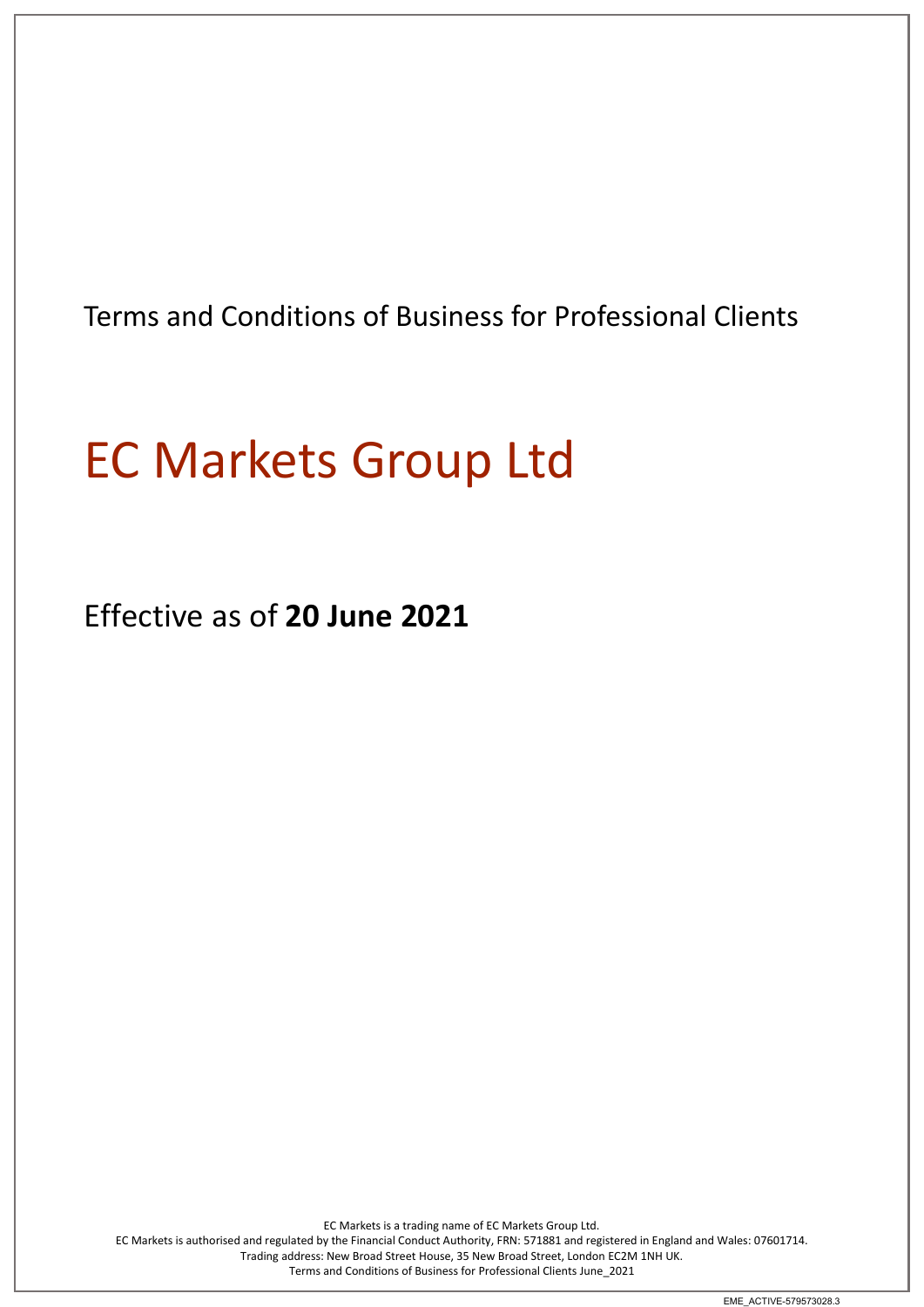

## **Terms and Conditions of Business for Professional Clients**

Registered Address: 45 King William Street, London United Kingdom, EC4R 9AN. Trading Address: New Broad Street House, 35 New Broad Street, London EC2M 1NH UK. Tel: 44 20 7621 7978.

Email: **compliance@ecmarkets.co.uk** FCA Registration No: 571881 Company Registration Number: 07601714

## **TERMS OF BUSINESS**

These terms of business ("**Terms**") and **Appendices** (as applicable) together with any Charges information, our Order Execution Policy, Risk Warnings, Conflicts of Interest Policy and other policies as supplemented or amended from time to time (all as applicable, available and updated from time to time and viewable at **www.ecmarkets.co.uk** (collectively the "**Agreement**"**)** define the legally binding contractual basis on which we, EC Markets Group Ltd ( "**EC Markets**"), offer the Services as defined below to you (the "**Client**"). EC Markets is authorised and regulated by the Financial Conduct Authority ("**FCA**").

This Agreement applies to all methods or mechanisms used to provide the Services, including, where applicable, electronic mechanisms and systems. We may from time to time send you further schedules, appendices and supplementary material relating to, among other things, exchanges, transactions and any additional services offered by us. Unless otherwise stated, such additional services will be covered by this Agreement.

#### **1. DEFINITIONS AND INTERPRETATION**

- 1.1. In this Agreement the following words shall have the corresponding meanings unless the context otherwise requires:
- 1.2. "**API**" means any application programme interface provided either by EC Markets or any third-party provider through which EC Markets specifically makes such service available;
- 1.3. "**Applicable Law**" means all laws, enactments, regulations, rules, regulatory guidance and regulatory authorisations, licences and permits which apply to the provision or

EC Markets is a trading name of EC Markets Group Ltd.

EC Markets is authorised and regulated by the Financial Conduct Authority, FRN: 571881 and registered in England and Wales: 07601714. Trading address: New Broad Street House, 35 New Broad Street, London EC2M 1NH UK.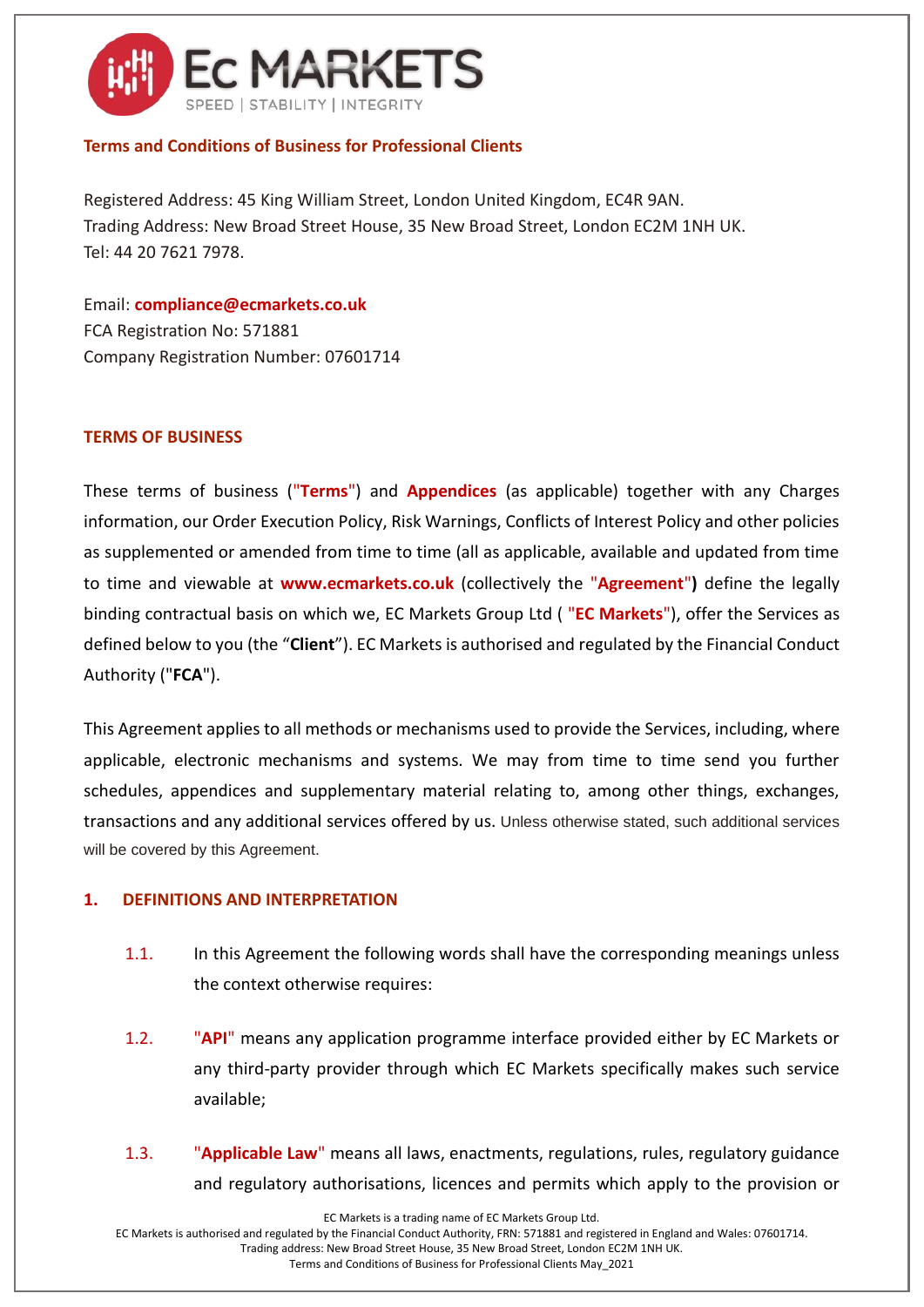

the receipt of the Services, including FSMA, and the FCA Rules and the rules of any other relevant regulatory authority, exchange or clearing or settlement system on which EC Markets settles Transactions and any other exchange, clearing house or regulatory authority having jurisdiction in relation to business which we transact for you;

- 1.3.1. "**Application Form**" means a completed application form and/or instruction and/or transfer application/instruction form which may be completed online or in physical form as (as the case may be) relating to any Service provided by us**;**
- 1.3.2. "**Affiliate**" means in relation to EC Markets, any direct or indirect subsidiary or any direct or indirect holding company or any such subsidiary of any such holding company or any such holding company of such subsidiary, "subsidiary" and "holding company" having the meanings defined in Section 1159 Companies Act 2006;
- 1.3.3. "**Business Day**" means any day which is not a Saturday, Sunday or public or bank holiday in England;
- 1.3.4. "**Charges**" means our charges as agreed with you from time to time;
- 1.3.5. "**Client Transaction Account**" ("**CTA**") means an account maintained for us by an exchange, clearing house, intermediate broker or OTC counterparty, who we allow to hold client money under CASS 7.14 (Client money held by a third party);
- 1.3.6. "**Conflicts of Interest Policy**" means our conflicts of interest policy as updated from time to time and available on the EC Markets Website;
- 1.3.7. "**Cookies Policy**" means our cookies policy as updated from time to time and available on the EC Markets Website;
- 1.3.8. "**Counterparty**" means any entity with which we execute matched principal Transactions;
- 1.3.9. "**Data Protection Legislation**" means all applicable data protection and privacy legislation in force from time to time in the United Kingdom, including the Data Protection, Privacy and Electronic Communications (Amendments etc) (EU Exit)

EC Markets is a trading name of EC Markets Group Ltd.

EC Markets is authorised and regulated by the Financial Conduct Authority, FRN: 571881 and registered in England and Wales: 07601714. Trading address: New Broad Street House, 35 New Broad Street, London EC2M 1NH UK.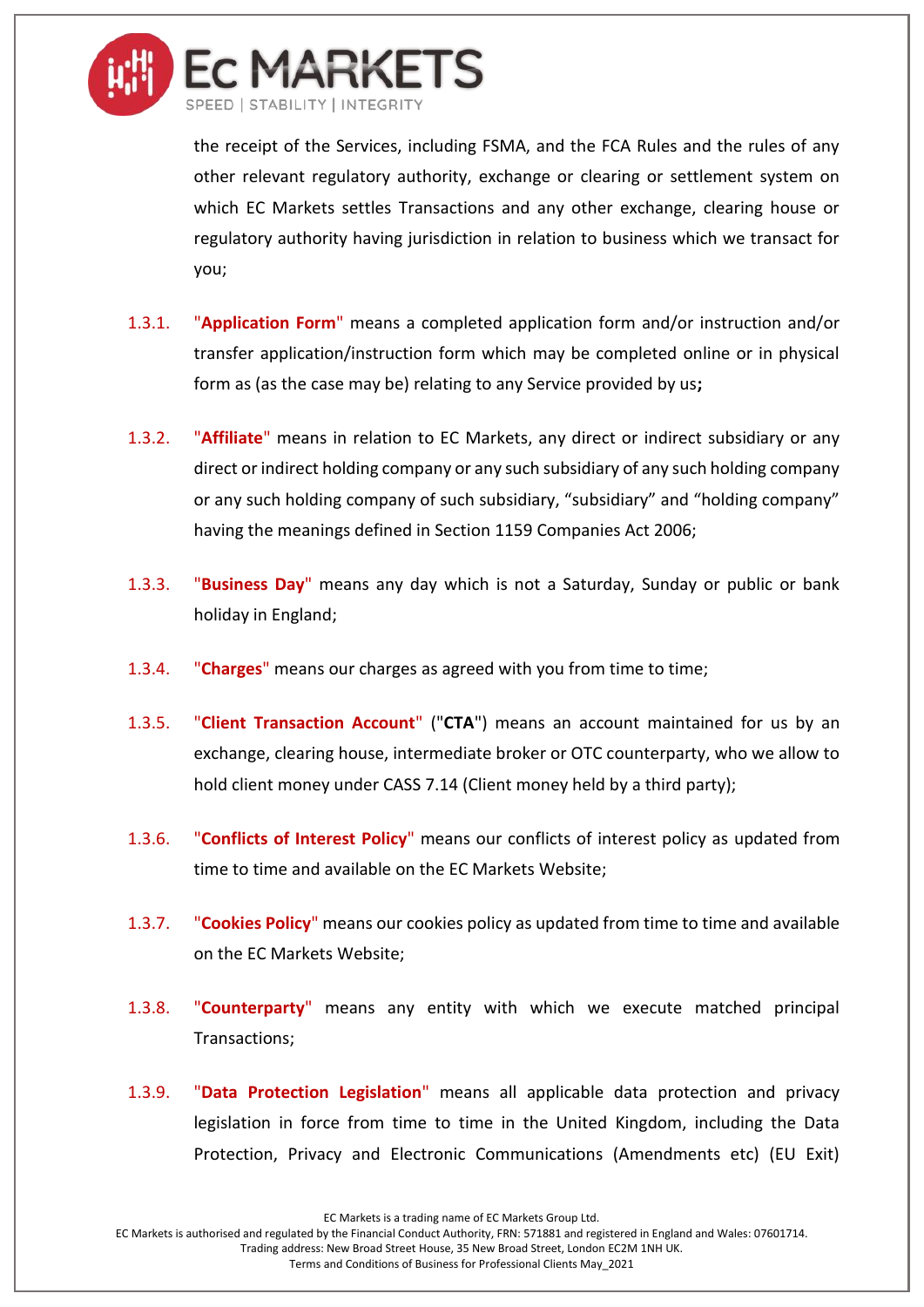

Regulations 2019, the Data Protection Act 2018 and the Privacy and Electronic Communications (EC Directive) Regulations 2003, in each case as amended or replaced;

- 1.3.10. "**Data Protection Policy**" means our data protection policy as updated and amended from time to time and available on the EC Markets Website;
- 1.3.11. **Direct Market Access**" means straight through processing of a Matched Principal Transaction with a Counterparty of the Firm.
- 1.3.12. "**EC Markets Website**" means our website at www.ecmarkets.co.uk and/or such other domain name we notify you of from time to time;
- 1.3.13. "**Electronic Services**" means any services provided to you via electronic means, including but not limited to access to liquidity software, GUIs and APIs, providing **connectivity** to trading, and liquidity providers, order routing and trade streaming services Direct Market Access, Instruction routing or information services to which we grant you access to or which we make available to you directly or through Third Party Providers and used by you to view information and/or enter into Transactions;
- 1.3.14. "**Eligible Counterparty**" has the meaning given by the FCA Rules;
- 1.3.15. "**Event of Default**" means the occurrence at any time with respect to you of any of the following:
	- a) you fail to make any payment due to us or to deliver any securities due to us (or agents used by us) or to perform any other obligation owed to us, or to observe or perform any other provision of this Agreement and such failure continues for at least one Business Day after notice of non-performance has been given by us to you;
	- b) you fail to comply with any Applicable Law or our instructions in relation to compliance with Applicable Law;

EC Markets is a trading name of EC Markets Group Ltd.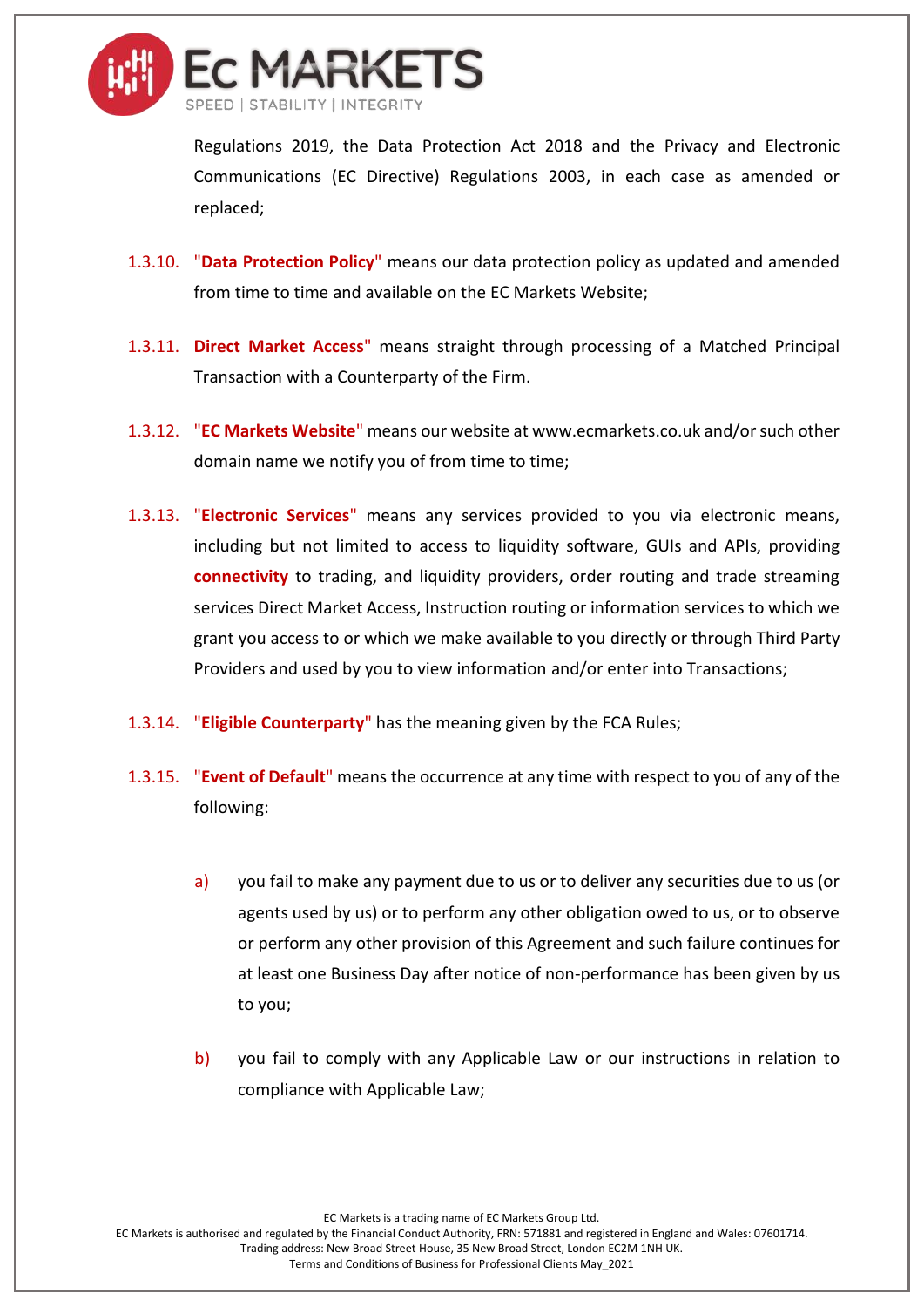

- c) you become unable to pay your debts as they fall due or become insolvent or bankrupt or become the subject of any insolvency, bankruptcy or administration proceedings (under the applicable law of any jurisdiction);
- d) you die or become of unsound mind;
- e) you commence a voluntary case or other procedure seeking or proposing liquidation, reorganisation, an arrangement or composition, a freeze or moratorium, or other similar relief with respect to you or your debts under any bankruptcy, insolvency, regulatory, supervisory or similar law (including any corporate or other law with potential application to you, if insolvent);
- f) a winding-up resolution is passed or a winding-up or administration Instruction is made in respect of you or a receiver, liquidator, administrator or similar official is appointed in respect of you or any of your property (under the applicable law of any jurisdiction);
- $g$ ) any representation or warranty made or given or deemed made or given by you under this Agreement and any information included in the supporting documentation provided by you proves to have been false or misleading in any material respect as at the time it was made or given or deemed made or given;
- h) we consider it necessary or desirable to prevent what we consider is or might be a violation of any Applicable Law or good standard of market practice;
- i) we consider it necessary or desirable for our own protection in relation to or any action is taken or event occurs which we consider might have a material adverse effect upon, your ability to perform any of your obligations under this Agreement; you commit a material breach of these Terms or any Appendix, which is not immediately remedied; or
- j) you commit a material breach of the Agreement, which is not immediately remedied (if capable of remedy);
- 1.3.16. "**Exceptional Event**" has the definition given to it in clause [\[22.1\]](#page-29-0) of these Terms;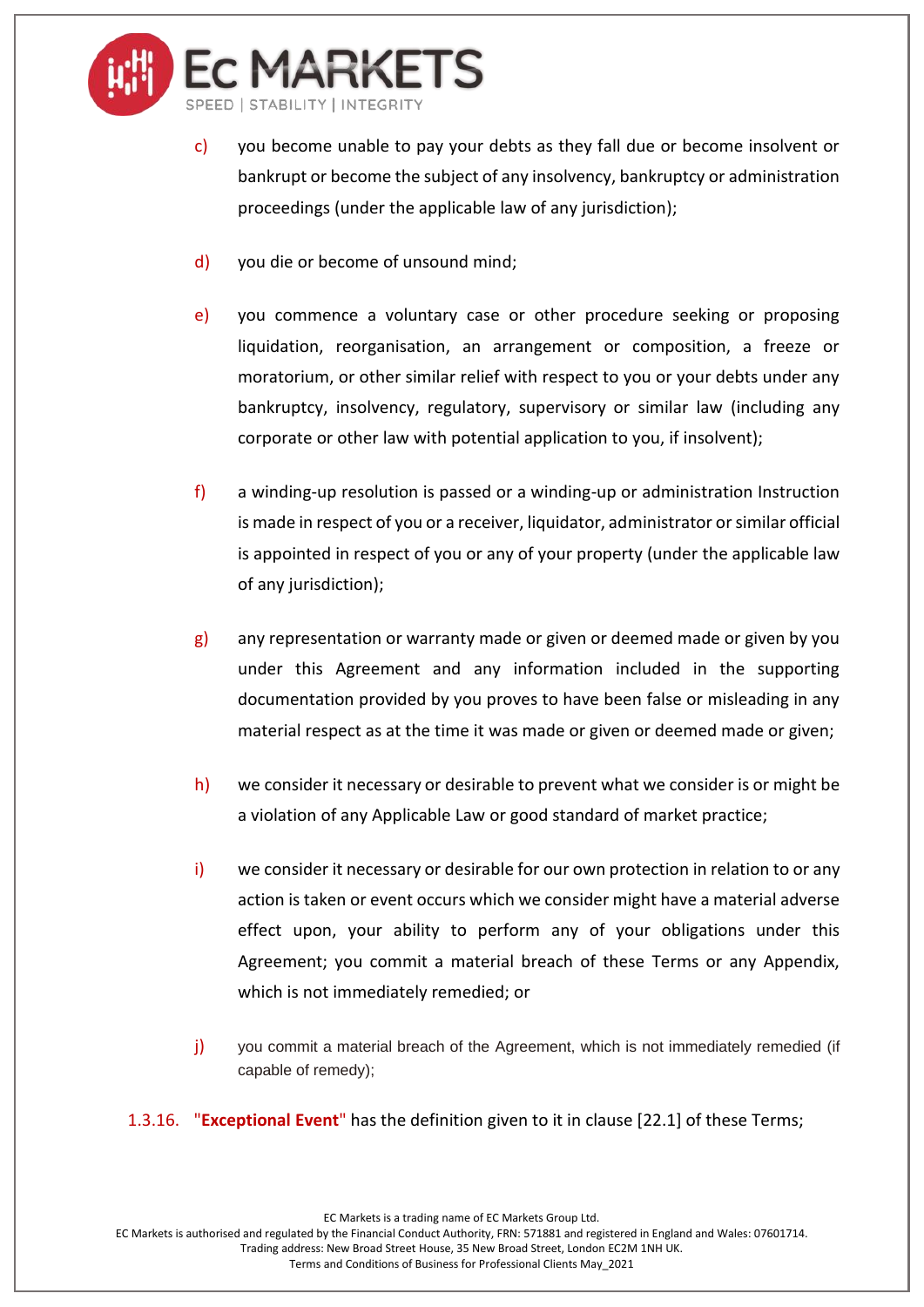

- 1.3.17. "**Exceptional Market Event**" means the suspension, closure, liquidation, imposition of limits, special or unusual terms, excessive movement, volatility, or loss of liquidity in any relevant market or underlying instrument, or where we reasonably believe that any of the above circumstances are about to occur;
- 1.3.18. "**FCA**" means the UK's Financial Conduct Authority or any successor body;
- 1.3.19. "**FCA Rules**" means the rules of the FCA in the United Kingdom from time to time;
- 1.3.20. "**FCA Client Money Rules**" means the means the "client money rules" of the FCA set out in the FCA Rules CASS Sourcebook or as updated from time to time.
- 1.3.21. "**Financial Products**" means Contracts for Differences (CFD), Rolling Spot Forex, FX forwards and certain investment products listed in the RAO to the extent traded by us, including without limitation any other types of securities or investment, whether regulated by the FCA or otherwise;
- 1.3.22. "**FSCS**" means the Financial Services Compensation Scheme in the United Kingdom, full details of which including upper limits of compensation can be found on the FSCS website at www.fscs.org.uk, or by calling 0800 678 1100 or +44(0) 207 741 4100, or alternatively by writing to Financial Services Compensation Scheme, PO Box 300, Mitcheldean, GL17 1DY;
- 1.3.23. "**FSMA**" means the UK Financial Services and Markets Act 2000, as updated and amended from time to time;
- 1.3.24. "**GUI**" means graphic user interface, provided by EC Markets or any Third-Party Provider through which EC Markets makes such service available;
- 1.3.25. "**HMRC**" means HM Revenue and Customs, the UK's tax authority;
- 1.3.26. "**Instructions**" means any instruction you give to us either via telephone or Electronic Services to execute a Transaction;
- 1.3.27. "**Margin**" means any cash deposit, required to initiate and maintain open positions in leveraged Transactions;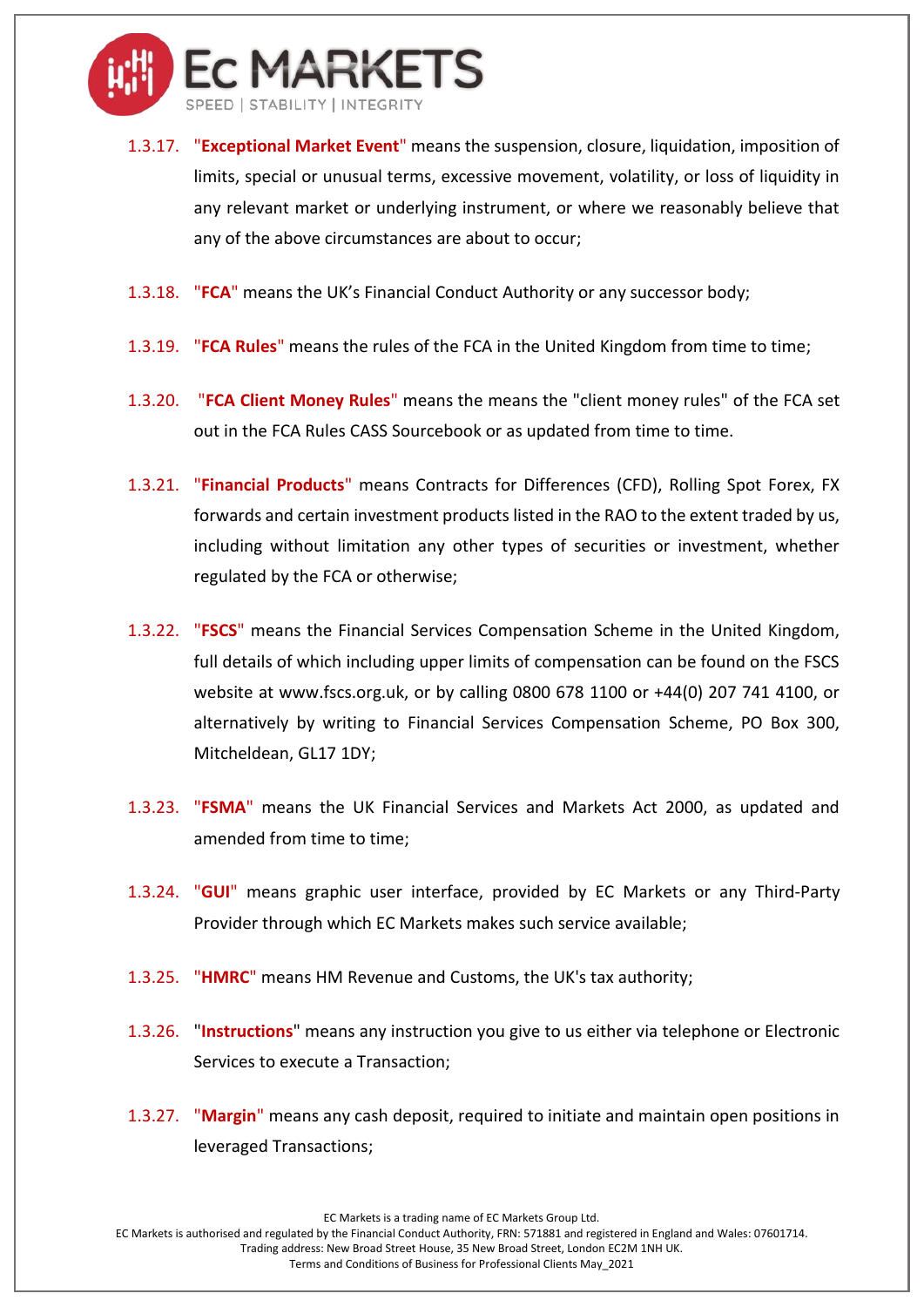

- 1.3.28. "**Market**" means the global over the counter market for Financial Products, including any Counterparties reached via Direct Market Access;
- 1.3.29. "**Manifest Error**" has the meaning given to it by clause [22.1](#page-29-0) of these Terms;
- 1.3.30. "**Order Execution Policy**" means our Instruction execution policy, as updated and amended from time to time and available on the EC Markets Website;
- 1.3.31. "**Privacy Policy**" means our privacy policy as updated and amended from time to time and available on the EC Markets Website;
- 1.3.32. "**Professional Client**" has the meaning given by the FCA Rules;
- 1.3.33. "**RAO**" means the Financial Services and Markets Act 2000 (Regulated Activities Order) 2001, as amended and updated from time to time;
- 1.3.34. "**Regulator**" means the FCA or any other regulatory body with supervisory powers over any Transaction;
- 1.3.35. "**Risk Warnings**" includes all risk warnings issued by EC Markets as updated and amended from time to time and available on the EC Markets Website, including but not limited to our "Risk Categorisation Levels and Asset Risk Ratings" and additionally any Complex Instruments Form, provided to you prior to your undertaking trades in complex Financial Products;
- 1.3.36. "**Secured Obligations**" means the net obligation owed by you to us after the application of set-off under Clause [7](#page-13-0) below;
- 1.3.37. "**Services**" means each and any of the services, supplied by us to you;
- 1.3.38. "**Third Party Data**" means any third party data that you access through your use of the Electronic Services;
- 1.3.39. "**Third Party Provider**" means any third-party service provider (whether or not disclosed to you) used by EC Markets to provide any Electronic Service or any other services provided under this Agreement;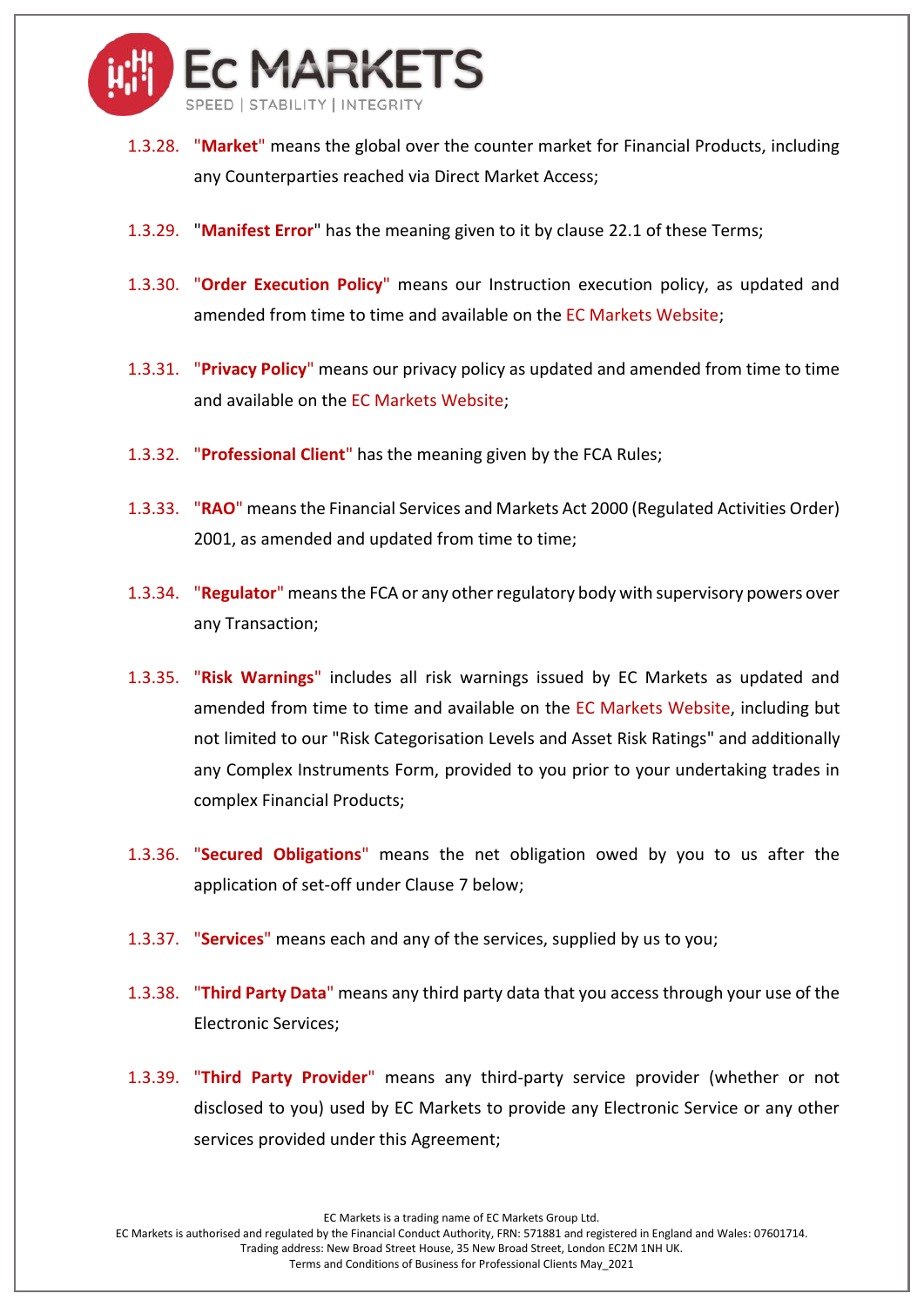

- 1.3.40. "**Transaction**" means any transaction in a Financial Product entered into between us pursuant to this Agreement;
- 1.3.41. "**We**,", "**our**" or "**us**"" means EC Markets; and
- 1.3.42. "**You**" **or** "**you**" means the recipient(s) of this Agreement.
- 1.4. A reference in this Agreement to a 'Clause', 'Appendix' or a 'Schedule' shall be construed as a reference to, respectively, a clause, appendix or schedule of this Agreement, unless the context requires otherwise. References in this Agreement to any statute or statutory instrument or Applicable Laws include any modification, amendment, extension or re-enactment thereof. A reference in this Agreement to a 'document' also includes electronic documents. References to persons include but are not restricted to individuals, bodies corporate, unincorporated, associations, trusts and partnerships.
- 1.5. Where applicable, and unless the context requires otherwise, any term used in this Agreement that is not expressly defined has the meaning given to it by the FCA Rules.
- 1.6. Clause headings in this Agreement are for ease of reference only.

#### **2. INSTRUCTIONS AND BASIS OF DEALING**

- 2.1. We shall assume that by giving us Instructions you are not prohibited from using our Services under Applicable Law or otherwise and that you will comply at all times with Applicable Law.
- 2.2. You may give us Instructions via Electronic Services or orally (including by telephone), unless we tell you that instructions can only be given in a particular way. We will record Instructions by telephone.
- 2.3. If you trade with us via Electronic Services, this will additionally be covered by Schedule 1 – Electronic Trading Services.
- 2.4. We shall be entitled to act for you upon Instructions given by or purporting to be given by you or any person on your behalf that is authorised by you without us being

EC Markets is a trading name of EC Markets Group Ltd.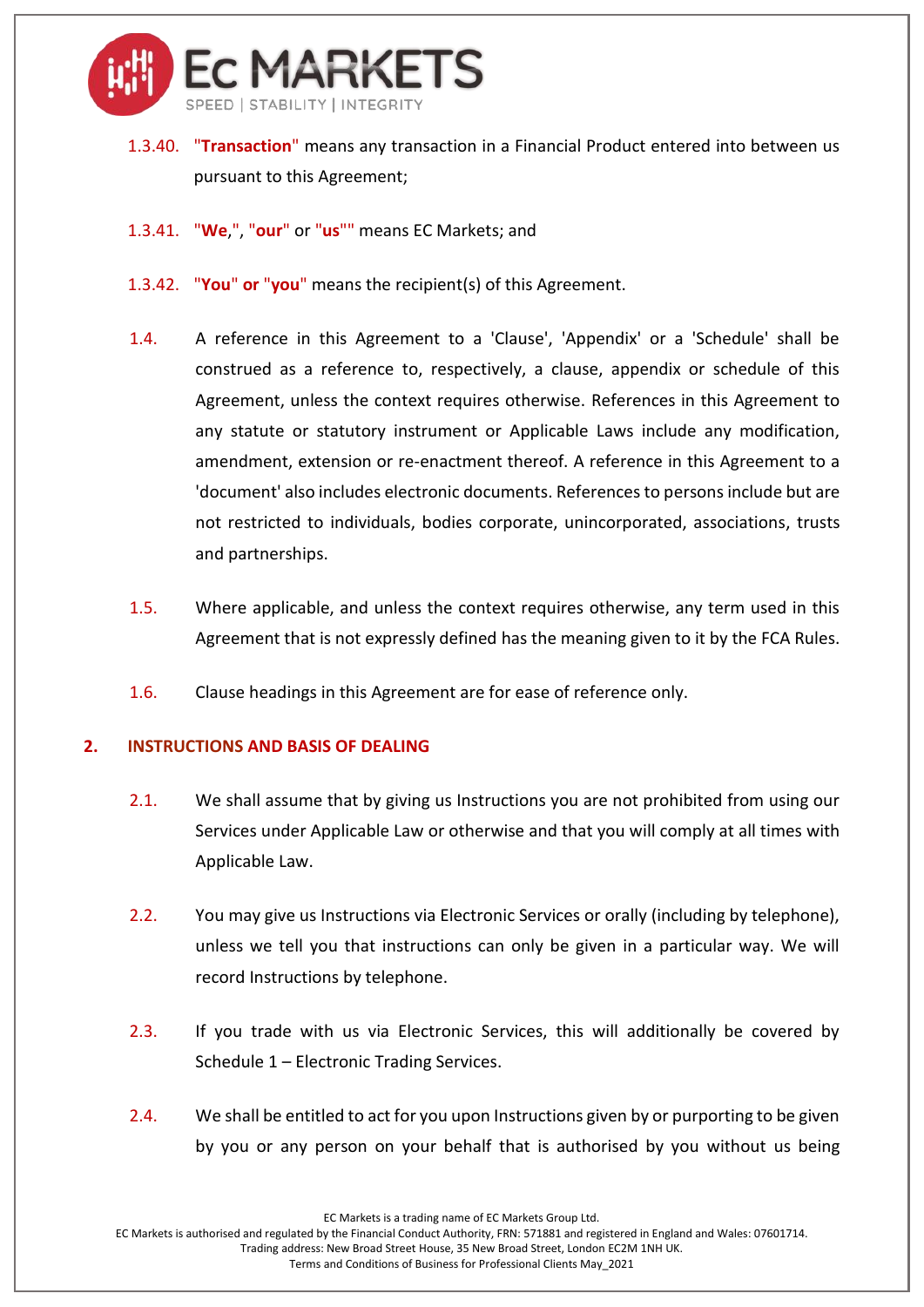

required to make any further enquiry as to the genuineness, authority or identity of the person giving or purporting to give such Instructions.

- 2.5. Nonetheless, we may at our discretion refuse to act on any Instruction without explanation where we reasonably believe that:
- 2.5.1. to do so might breach Applicable Law or any of our other legal duties;
- 2.5.2. to do so would damage our reputation;
- 2.5.3. you may be unable to settle any relevant transaction by the settlement time;
- 2.5.4. the instruction is unclear, incomplete or not given by you or on your behalf; or
- 2.5.5. we consider that you do not meet or have not provided sufficient evidence to demonstrate or confirm that you meet the eligibility criteria for investing in the Financial Products at the time of execution of a Transaction for any other reason or if you fall into a category of client with which we do not trade (e.g. retail).
- 2.6. We can only cancel or amend your Instructions if we have not acted upon those Instructions and we have received your consent.
- 2.7. We have the right (but not the obligation) to set limits and/or parameters to control your ability to place Instructions in our absolute discretion. Such limits and/or parameters may be amended, increased, decreased, removed or added to by us in our absolute discretion and may include (without limitation):
	- (i) controls over maximum Instruction amounts and maximum Instruction sizes;
	- (ii) controls over our total exposure to you;
	- (iii) controls over prices at which Instructions may be submitted (to include (without limitation) controls over Instructions which are at a price which differs greatly from the market price at the time the Instruction is submitted to the Instruction book);

EC Markets is a trading name of EC Markets Group Ltd.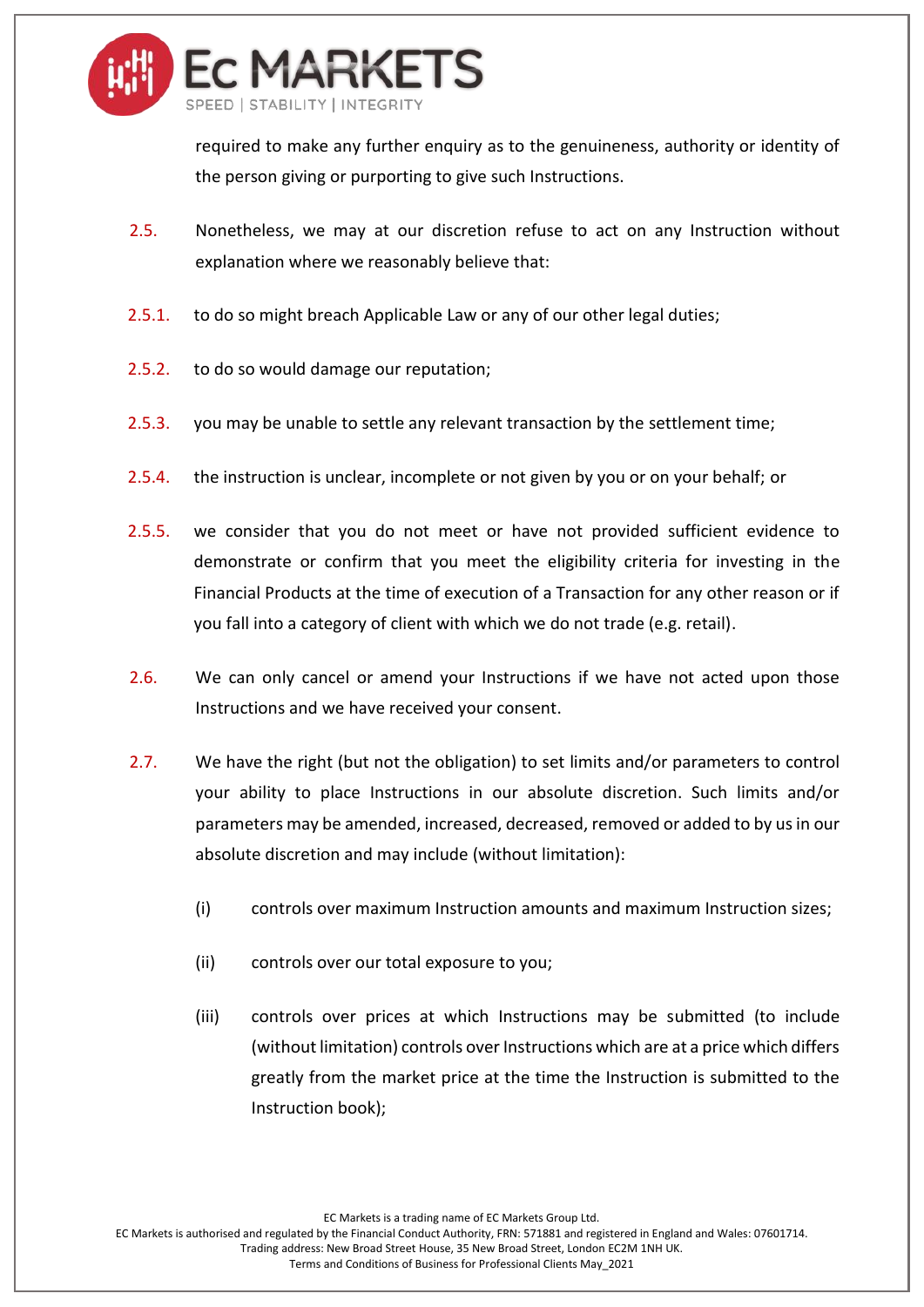

- (iv) controls over the Electronic Services (to include (without limitation) any verification procedures to ensure that any particular Instruction or Instructions has come from you); or
- (v) any other limits, parameters or controls which we may be required to implement in accordance with Applicable Law.

# **3. EXECUTION OF ORDERS**

- 3.1. **Execution Only.** We provide execution-only services. We shall use our reasonable endeavours to execute any Instruction promptly, but in accepting your Instructions we do not represent or warrant that it will be possible to execute such Instruction or that execution will be possible according to your Instructions. If we encounter any material difficulty relevant to the proper carrying out of an Instruction on your behalf, we shall notify you promptly.
- 3.2. **Markets.** We shall usually only carry out an Instruction on your behalf when the relevant underlying Market is open for dealings, and we shall deal with any instructions received outside Market hours as soon as possible when that relevant Market is next open for business (in accordance with the rules of that Market). You agree that we may execute an Instruction on your behalf outside Market hours, but you should be aware that there is a risk that there will be reduced liquidity and less favourable pricing.
- 3.3. **Best and Timely execution**: Where you are a Professional Client, your Instructions will be executed in accordance with our Order Execution Policy (as amended from time to time). Further, you confirm that you have read and agreed to the Order Execution Policy. The Order Execution Policy and any amendments are available on the EC Markets Website. We will notify you of any material changes to the Order Execution Policy although it is your responsibility to ensure that you are referring to the most up to date version.
- 3.4. **Execution of Instructions and FCA reporting**: We shall use reasonable endeavours to execute any Instruction promptly, but in accepting your Instructions we do not represent or warrant that it will be possible to execute such Instruction or that execution will be possible according to your instructions. When you give us a specific

EC Markets is a trading name of EC Markets Group Ltd.

EC Markets is authorised and regulated by the Financial Conduct Authority, FRN: 571881 and registered in England and Wales: 07601714. Trading address: New Broad Street House, 35 New Broad Street, London EC2M 1NH UK.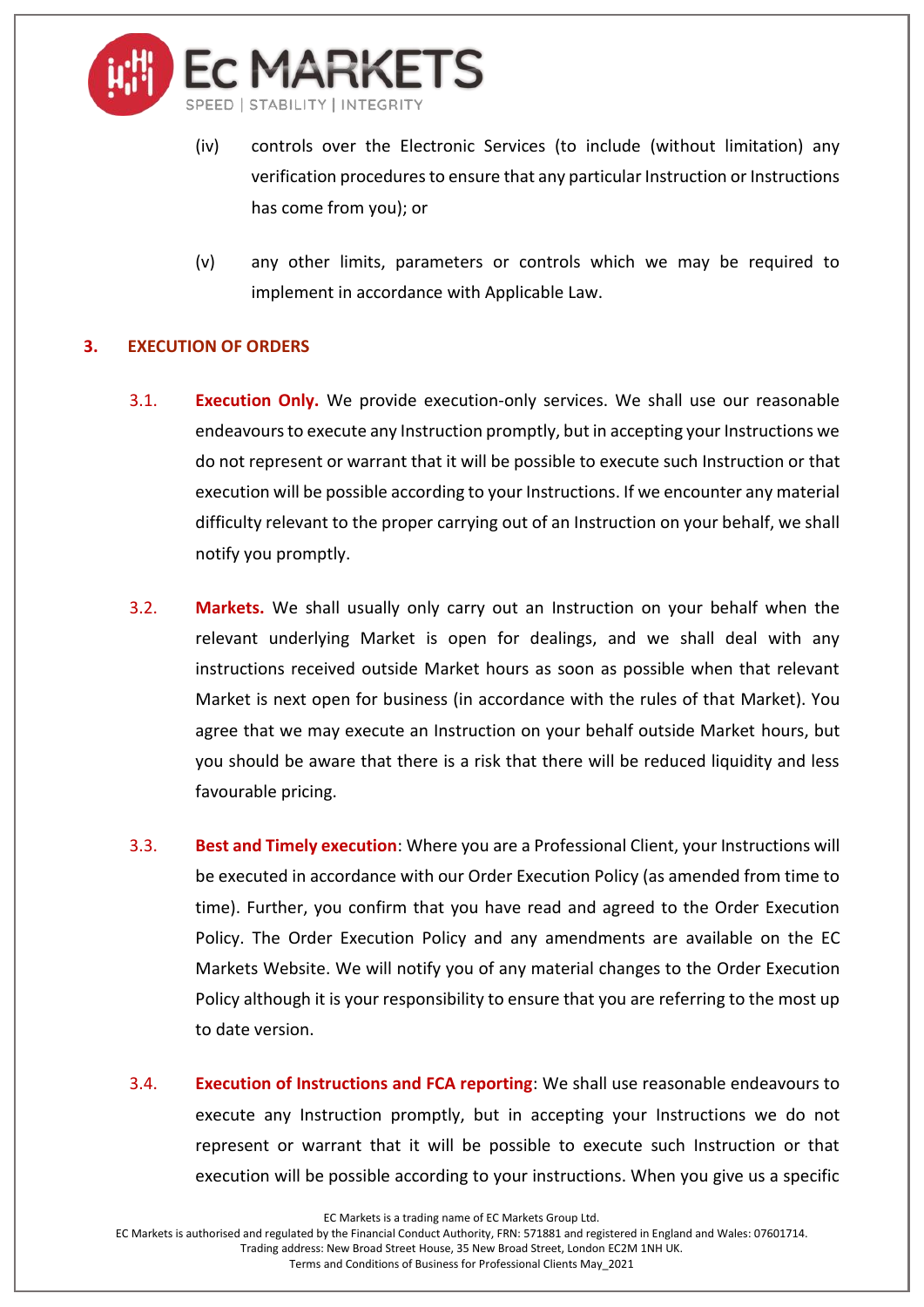

instruction, Best Execution will not apply to the extent that the specific instruction applies to your order. Once we have executed an Instruction on your behalf, we will report to the FCA such details of the Instruction as are required to be reported under the applicable FCA Rules.

- 3.5. **Confirmations & Account Statements**: To the extent, and at the periods, required by Applicable Law or as otherwise agreed by us, we shall make available to you via our online portal, executed and settled Transactions, both open positions and open orders. Confirmations shall, in the absence of manifest error, be conclusive and binding on you, unless we receive from you an objection in writing within 24 hours of the execution of the order or we notify you of an error in the statement. It is your responsibility to inform us immediately of any errors or omissions found in your statement.
- 3.6. **Initial Margin**: once your account has been approved for trading, we require cleared funds to cover initial Margin requirements (which may vary from time to time and from product to product) deposited into EC Market's bank account in order to enable you to execute a Transaction.
- 3.7. **Contingent liability:** Where we effect or arrange a Transaction involving an option, future or CFD or any other Financial Product that requires an Initial Margin, you should note that, depending upon the nature of the Transaction, you may be required to make further variable Margin payments against the price of the investment, instead of paying (or receiving) the whole purchase (or sale) price immediately. The movement in the market price of your investment will affect the amount of Margin payment you will be required to make.
- 3.8. **Margin call:** You agree to pay us on demand such sums by way of Margin from time to time as we may in our sole discretion reasonably require for the purpose of maintaining your positions and protecting ourselves against loss or risk of loss on present, future or contemplated Transactions under this Agreement. If you fail to meet a Margin call, we may close or reduce your position with us unless we have previously granted you an extension of credit in accordance with Applicable Law.
- 3.9. **Form of Margin:** Unless otherwise agreed, Margin must be paid in cash via a bank transfer. The currency of the cash Margin you pay to us shall be the base currency of

EC Markets is a trading name of EC Markets Group Ltd.

EC Markets is authorised and regulated by the Financial Conduct Authority, FRN: 571881 and registered in England and Wales: 07601714. Trading address: New Broad Street House, 35 New Broad Street, London EC2M 1NH UK.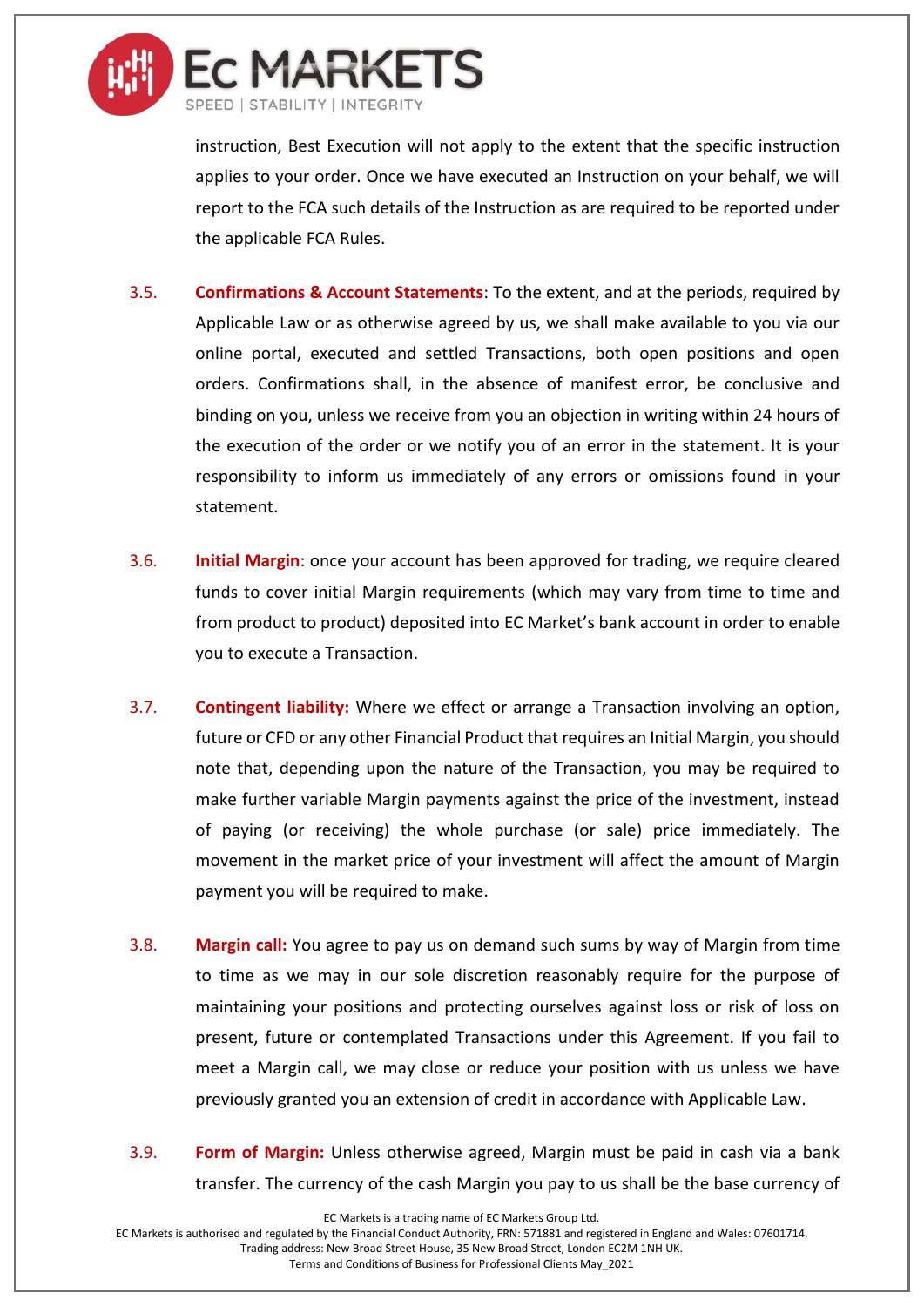

your account. Cash Margin is paid to us as an outright transfer of title by you to us and you will not retain any interest in it. Cash Margin received by us will be recorded by us as a cash repayment obligation owed by us to you.

- 3.10. **Set-off on default:** If there is an Event of Default or this Agreement terminates, we shall set-off the balance of cash Margin owed by us to you against your obligations (as reasonably valued by us) to us.
- 3.11. **Power to charge:** You agree that we may, to the extent that any of the Margin constitutes "financial collateral" and this Agreement and your obligations hereunder constitute a "security financial collateral arrangement" (in each case as defined in, and for the purposes of, the Financial Collateral Arrangements (No. 2) Regulations 2003 (SI 2003 No. 3226), free of any adverse interest of yours or any other person, grant a security interest over Margin provided by you to cover any of our obligations to an intermediate broker or Market, including obligations owed by virtue of the positions held by us or other of our clients.
- 3.12. **Power of appropriation:** To the extent that any of the Margin constitutes "financial collateral" and this Agreement and your obligations hereunder constitute a "security financial collateral arrangement" under the Regulations, we shall have the right (to the extent you are not a natural person) to appropriate all or any part of such financial collateral in or towards discharge of the Secured Obligations. For this purpose, you agree that the value of such financial collateral so appropriated shall be the amount of the Margin, together with any accrued but un-posted interest, at the time the right of appropriation is exercised. The parties further agree that the method of valuation provided for in this Agreement shall constitute a commercially reasonable method of valuation for the purposes of the Regulations.
- 3.13. **General lien:** In addition, and without prejudice to any rights to which we may be entitled under this Agreement or any Applicable Law, we shall have a general lien on all property held by us or our nominees on your behalf until the satisfaction of the Secured Obligations.
- 3.14. **Position limits:** We may require you to limit the number or the total notional value of open positions which you may have with us at any time and we may in our sole

EC Markets is a trading name of EC Markets Group Ltd.

EC Markets is authorised and regulated by the Financial Conduct Authority, FRN: 571881 and registered in England and Wales: 07601714. Trading address: New Broad Street House, 35 New Broad Street, London EC2M 1NH UK.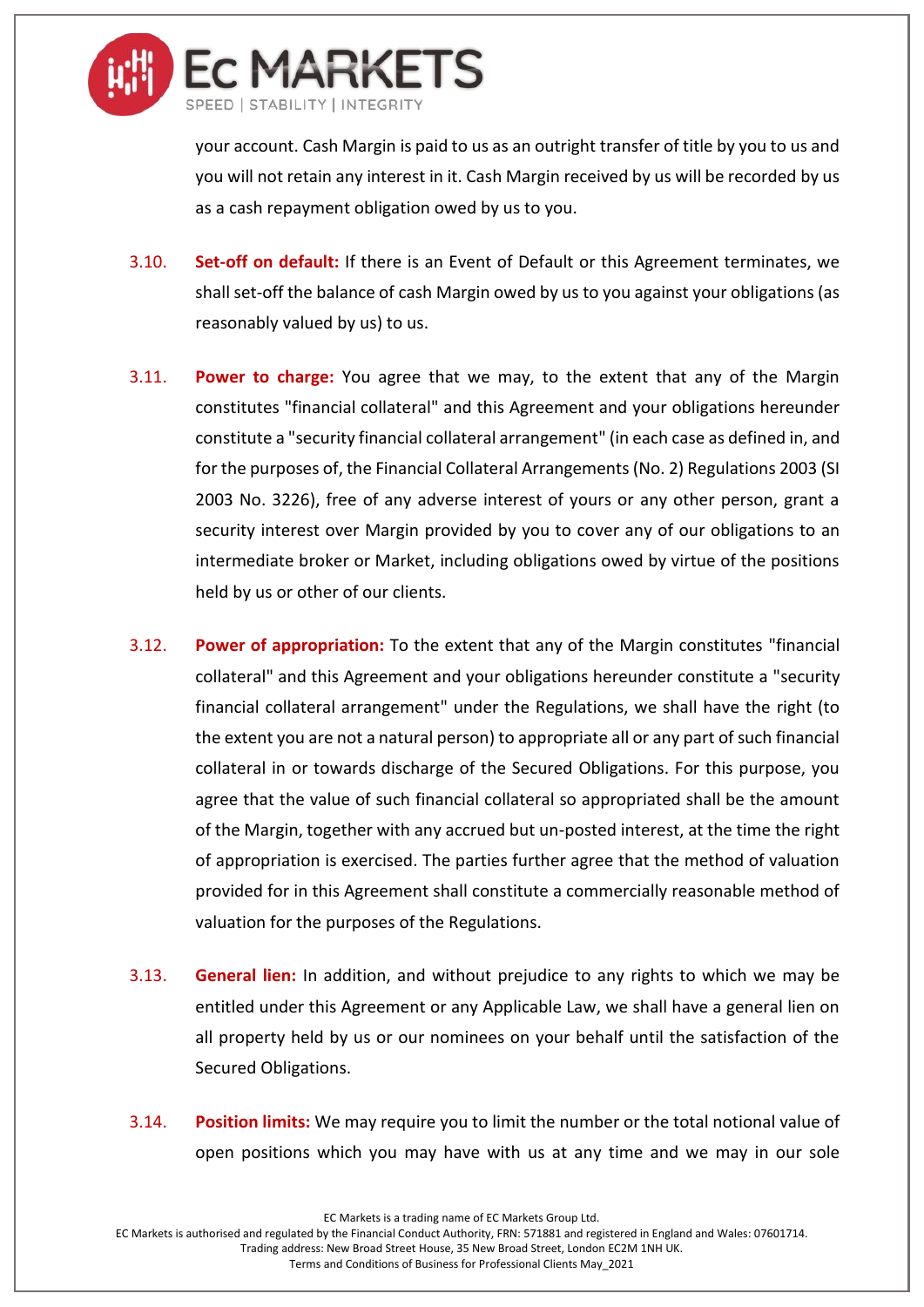

discretion close out any one or more Transactions, in full or in part, to ensure that such position limits are maintained.

3.15. **Trade Reporting: Under Applicable Law:** We may be obliged to make information about certain Transactions public. When we trade bilaterally with you, we will provide assisted reporting on such terms as we shall determine and provide to you as amended from time to time. You agree and acknowledge that any and all proprietary rights in Transaction information are owned by us and you waive any duty of confidentiality attaching to the information which we reasonably disclose.

#### **4. CAPACITY & CLIENT CATEGORISATION**

- 4.1. We act as matched principal and not as agent on your behalf in respect of Transactions.
- 4.2. We have classified you as a Professional Client or Eligible Counterparty for the purposes of the FCA Rules. We will notify you of your classification based on the information you have provided to us in your application form or in any other subsequent form we have requested you to complete.
- 4.3. You confirm that you are trading on behalf of your own account and that you are not acting as an agent, intermediary or fiduciary for any other person.
- 4.4. You are responsible for keeping us informed about any material change that could affect your client categorisation. You have the right to request a different client categorisation, however we may at our absolute discretion decide not to deal with you on such basis. Your client classification may be subject to change at any time upon receipt of a notification from us.

#### **5. AVAILABILITY AND PROVISION OF SERVICES**

5.1. We may amend, suspend and/or terminate any or all Services at any time for any reason. Where reasonably practicable we will give advance notice of any such amendment, suspension or termination, but this may not always be possible and/or practical.

EC Markets is a trading name of EC Markets Group Ltd.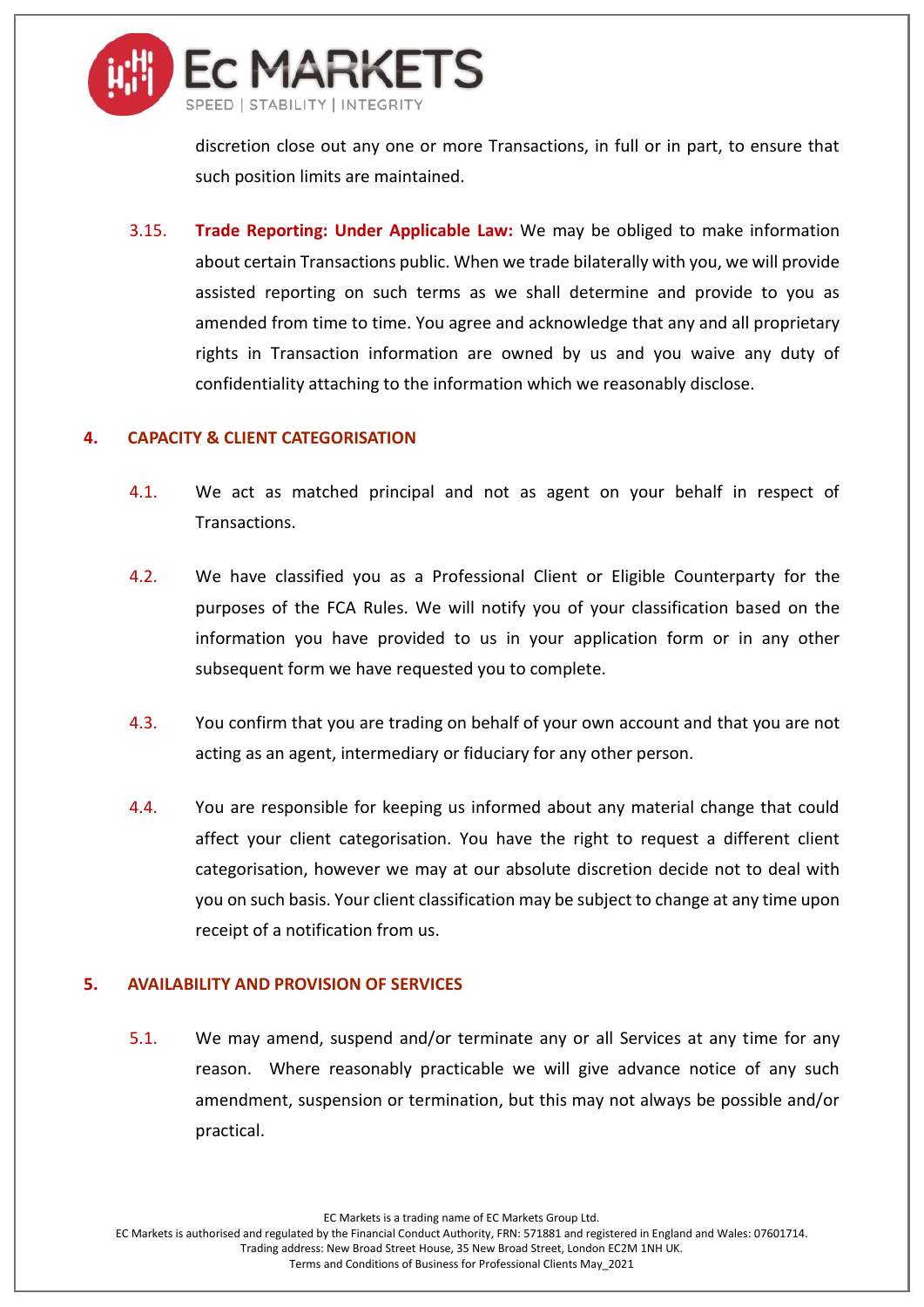

- 5.2. We may also restrict and/or change the hours and time of operation of any of our Services at any time. Where reasonably practicable we will give advance notice of any such change or restriction but this may not always be possible and/or practical.
- 5.3. We do not accept any liability for any loss that you may suffer because you are unable to place an Instruction due to unavailability of our Services as a result of maintenance or upgrade of systems or in certain market conditions or for any of the reasons set out at Schedule 1 - Electronic Services.
- 5.4. We may provide additional services as agreed with you and subject to more detailed provisions set out in the relevant Appendix with respect to a range of Financial Products but we may restrict activities in relation to certain types of Financial Product.
- 5.5. We shall not be liable for any actual or potential loss or expense you incur as a result of the suspension or cancellation of a transaction in the circumstances set out in this Clause.

# **6. COMMENCEMENT**

- 6.1. This Agreement supersedes any previous agreement between you and us on the same subject matter and takes effect when you signify acceptance of this Agreement or when you give us an Instruction to enter into a Transaction.
- 6.2. This Agreement shall apply to all Transactions contemplated under this Agreement. To the extent that there is any conflict between the clauses of this Agreement and the terms of any other material distributed by us the clauses of this Agreement shall prevail unless we expressly provide otherwise.
- 6.3. The minimum duration of this Agreement shall be the earlier of settlement of all outstanding Transactions and termination in accordance with Clause [16.1,](#page-22-0) save for termination following the occurrence of an Event of Default.

# <span id="page-13-0"></span>**7. APPLICABLE LAW**

7.1. This Agreement and all Transactions are subject to Applicable Law such that: (i) to the extent that there is any conflict between this Agreement and any Applicable Law, the

EC Markets is a trading name of EC Markets Group Ltd.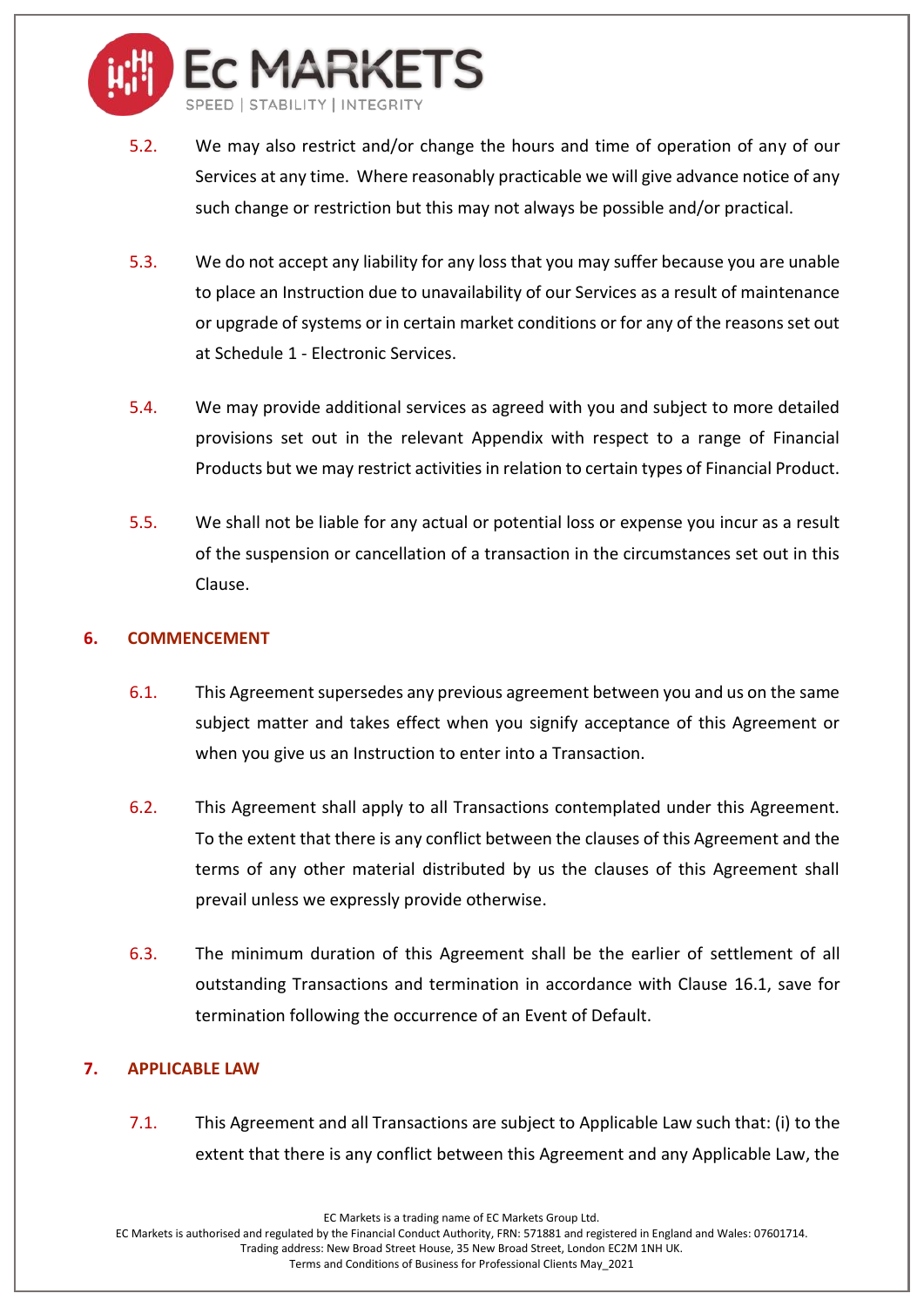

latter will prevail; (ii) nothing in this Agreement shall exclude or restrict any obligation which we have to you under Applicable Law which it is not possible for us to exclude or restrict; (iii) we may take or omit to take any action we consider necessary to ensure compliance with any Applicable Law; (iv) all Applicable Law and whatever we do or fail to do in relation to an Instruction to comply with Applicable Law will be binding on you; and (v) such actions that we take or fail to take for the purpose of compliance with any Applicable Law shall not render us or any of our directors, officers, employees or agents liable.

7.2. If any Regulator takes any action which affects a Transaction, then we may take any action which we, in our reasonable discretion, consider desirable to correspond with such action or to mitigate any loss incurred as a result of such action and you shall assist us in complying with any enquiry from a Regulator in respect of any Transaction.

## **8. CHARGES**

- 8.1. You shall pay our Charges as agreed with you from time to time in addition to any taxes imposed by any competent authority on any account opened or Transaction effected by or cleared for you; any fees or other charges imposed by a Market or any clearing organisation; interest on any amount due to us at the rates then charged by us (and which are available on request); and any other value added or other applicable taxes of any of the foregoing, including any withholding tax
- 8.2. You must also pay any applicable Value Added Tax on such charges and any stamp duty, other taxes and levies or other transaction costs in respect of your transactions.
- 8.3. We may make reasonable charges to you to cover the administrative costs of the provision of any additional information, documents etc., which we agree to supply to you at your request.
- 8.4. All payments to us under this Agreement shall be made in such currency as we may from time to time specify and be made to the bank account designated by us for such purposes. All such payments shall be made by you without any deduction of bank charges or withholding tax.

#### **9. CONFLICT OF INTERESTS AND PERMITTED DEALINGS**

EC Markets is a trading name of EC Markets Group Ltd.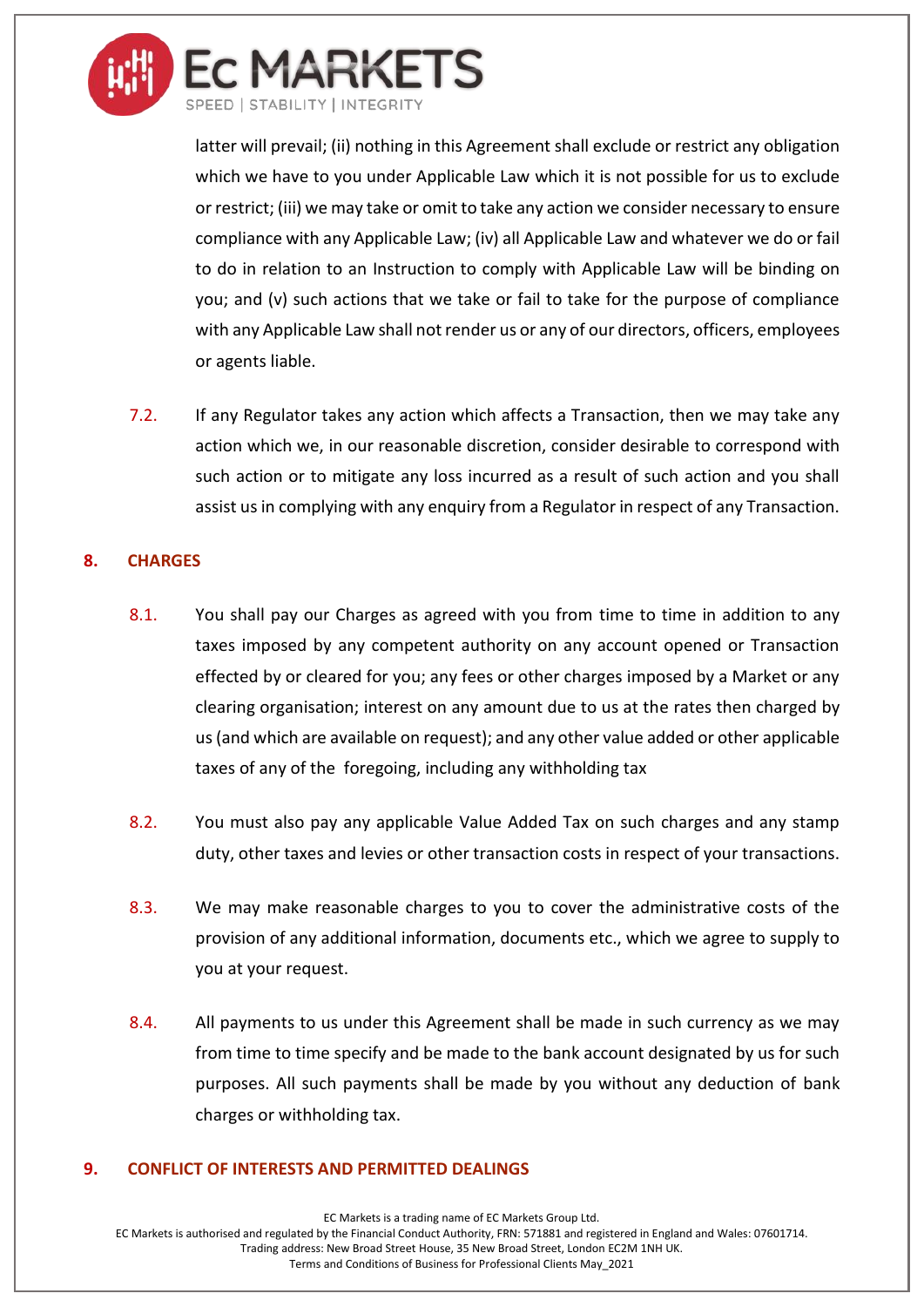

- 9.1. When we enter into or arrange a transaction for you; we, an Associate, or some other person connected with us may have an interest, relationship, or arrangement that conflicts with the transactions, investments or service concerned. In compliance with our Conflicts of Interest Policy, we shall work towards managing or preventing conflicts from occurring wherever reasonably possible.
- 9.2. In exceptional circumstances, so as to comply with our obligations under Applicable Law, we may be unable to deal with you in relation to particular investments and be unable to disclose the reason for this.

## **10. NO ADVICE**

- 10.1. We do not provide advice of any nature in relation to any matters arising under this Agreement or otherwise, including but not limited in relation to Transactions, Financial Products, Services or taxation.
- 10.2. Explanation or discussion of the terms or risks of a Financial Product or Transaction or its performance characteristics does not amount to advice. You should consult your own independent business advisor, lawyer, and tax and accounting advisors concerning any contemplated Transactions.
- 10.3. You represent that (i) you have sufficient knowledge, experience, market sophistication and understanding to make your own legal and business evaluation of the merits and risks of any Transaction, (ii) have made such evaluation (including but not limited as to credit, the market, liquidity, inherent risks, interest rates, insolvency, foreign exchange, contingent liabilities, execution venue, settlement, legal and tax); and (iii) are financially able to bear any related investment risks consistent with your investment objectives.
- 10.4. We do not warrant the suitability or appropriateness of the Financial Products traded or Services provided under the Terms and assume no fiduciary duty in our relations with you.
- 10.5. We may from time to time send published research reports and other publications to you. If the document contains a restriction on the person or category of persons for whom that document is intended or to whom it is distributed, you agree that you will

EC Markets is a trading name of EC Markets Group Ltd.

EC Markets is authorised and regulated by the Financial Conduct Authority, FRN: 571881 and registered in England and Wales: 07601714. Trading address: New Broad Street House, 35 New Broad Street, London EC2M 1NH UK.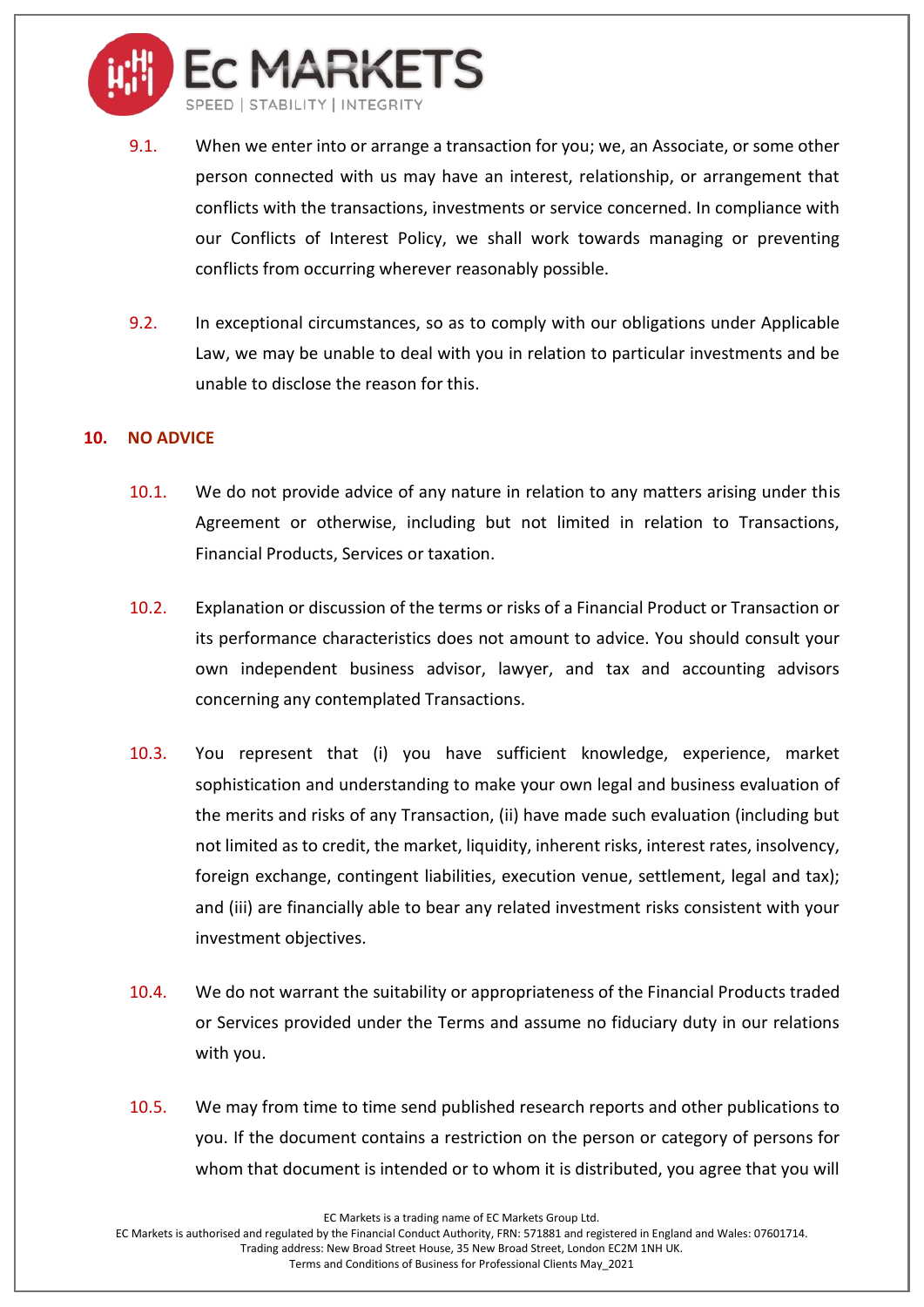

not pass it on to any such person or category of persons. We make no representations as to the time of receipt by you of research reports and cannot guarantee that you will receive such research reports at the same time as other clients. The information is provided to you on a non-reliance basis. We shall not be liable for any investment decision you make, based in whole or in part, on any investment research report or other publication we send to you. Any such published research reports or publications may appear in one or more information services. In any event, you should not treat any such research reports as constituting advice of any kind.

# **11. DATA PROTECTION**

- 11.1. We will obtain information (including personal data) from you or your staff during the course of our relationship with you. Specifically, we will ask you to provide us with your name, postal address, email address, landline telephone number, mobile telephone number, banking details and National Insurance Number where applicable.
- 11.2. You authorise us to use and process all data in our possession that relates to any aspect of transactions with you, as set out in our Data Protection Policy and in accordance with the Data Protection Legislation. In relation to any Instruction to enable us to provide the most appropriate services to you we will record and/or monitor your use of our website and email communications between us and you.
- 11.3. We will only use your personal information in accordance with our Privacy Policy.
- 11.4. We may make searches about you from credit reference agencies who will supply us with information, including information from the Electoral Register, for the purpose of verifying your identity. The agencies will record details of the search, whether or not this application proceeds. We may use scoring methods to assess this application and to verify your identity. We may also check your identity with fraud prevention agencies and if you provide false or inaccurate information and we suspect fraud, we will record this. Credit searches and other information which is provided to us and/or the credit reference and fraud prevention agencies about you and those with whom you are linked financially may be used by us and other companies if you, or other members of your household, apply for other facilities including credit and insurance applications and claims. This information may also be used for debt tracing and

EC Markets is a trading name of EC Markets Group Ltd.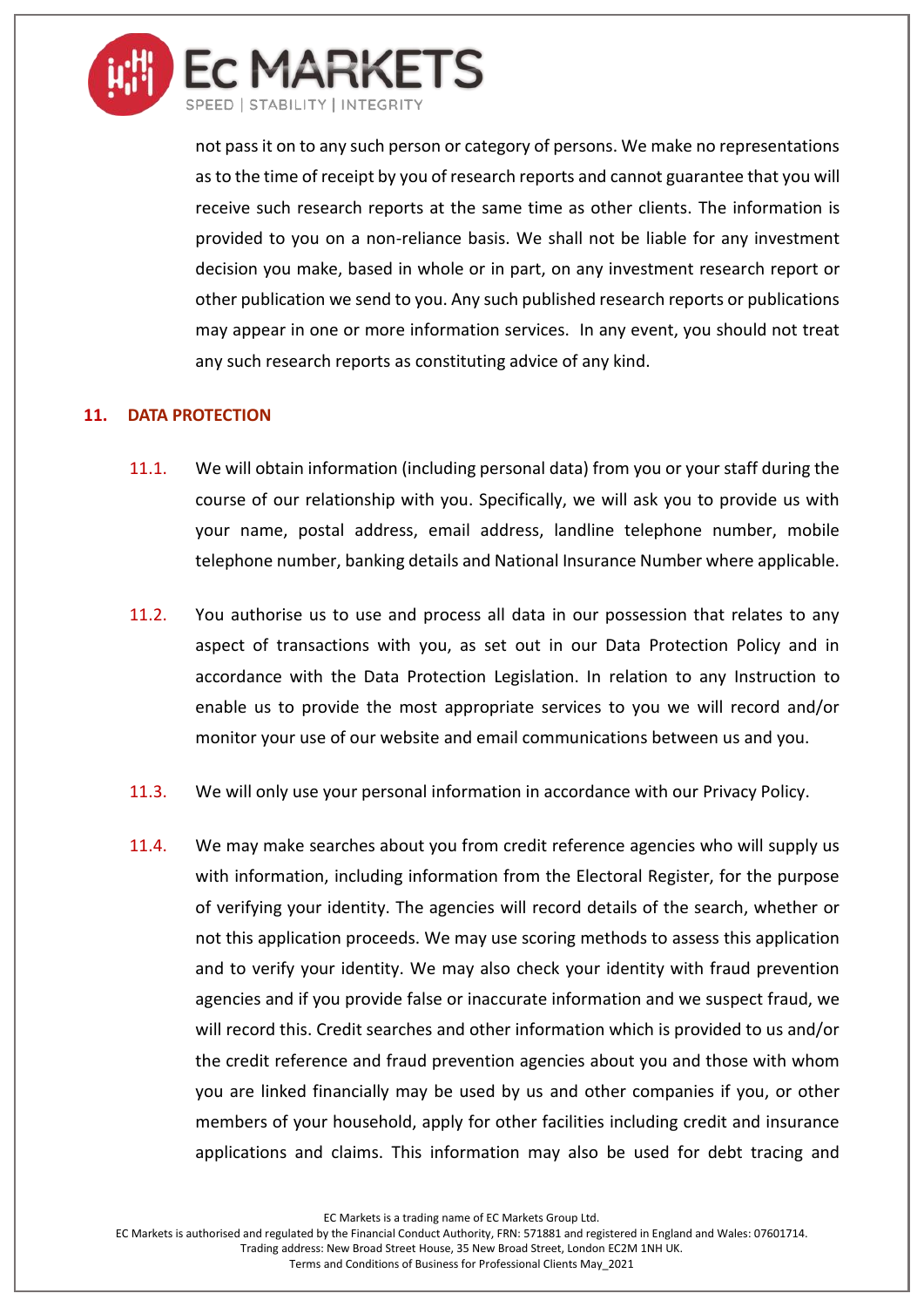

recovery and the prevention of fraud and/or money laundering as well as the provision of the Services.

- 11.5. Alternatively, we may ask you to provide physical forms of identification. If you wish to receive details of those fraud prevention agencies from whom we obtain and with whom we record information about you, please write to the Compliance Officer at EC Markets Group Ltd, New Broad Street House, 35 New Broad Street, London EC2M 1NH. If you believe that any of the data we hold about you is inaccurate, please inform us and we will do our best to correct it. We will only retain your data for as long as is necessary for us to provide our Services to you and any period as required for accounting or regulatory reasons.
	- 11.6. Marketing Information: If you have agreed to receive marketing information and until you ask us to stop sending you marketing information we may use your personal data including your contact details, your application details (but not banking details) and details of the services we provide you with and how you use them, to inform you about other similar products and services that may be of interest to you; and if and to the extent that you have given us permission to do so, we may contact you by telephone (including automated calls), post, email and other electronic messages such as short text, video and picture messaging, and fax, with information, news, events and seminars on our investment and financial services and those of other selected partners. You can ask us to stop using your details for this purpose at any time by contacting us using the details set out on page 1.

## **12. CLIENT MONEY**

<span id="page-17-0"></span>12.1. **Title Transfer Collateral Arrangement (TTCA):** As a Professional Client or Eligible Counterparty, our Services to you under this Agreement are provided on the understanding that you do not require money which is transferred by you to us to be held in accordance with the Client Money Rules. Accordingly, the protections conferred by the Client Money Rules will not apply to you and your money will not be segregated from our money. Where you transfer money to us, you agree that we will treat this as a transfer of full ownership of your money to us for the purpose of securing or covering your present, future, actual, contingent or prospective obligations, and we will not hold such money in accordance with the Client Money Rules. Any money received by us from

EC Markets is a trading name of EC Markets Group Ltd.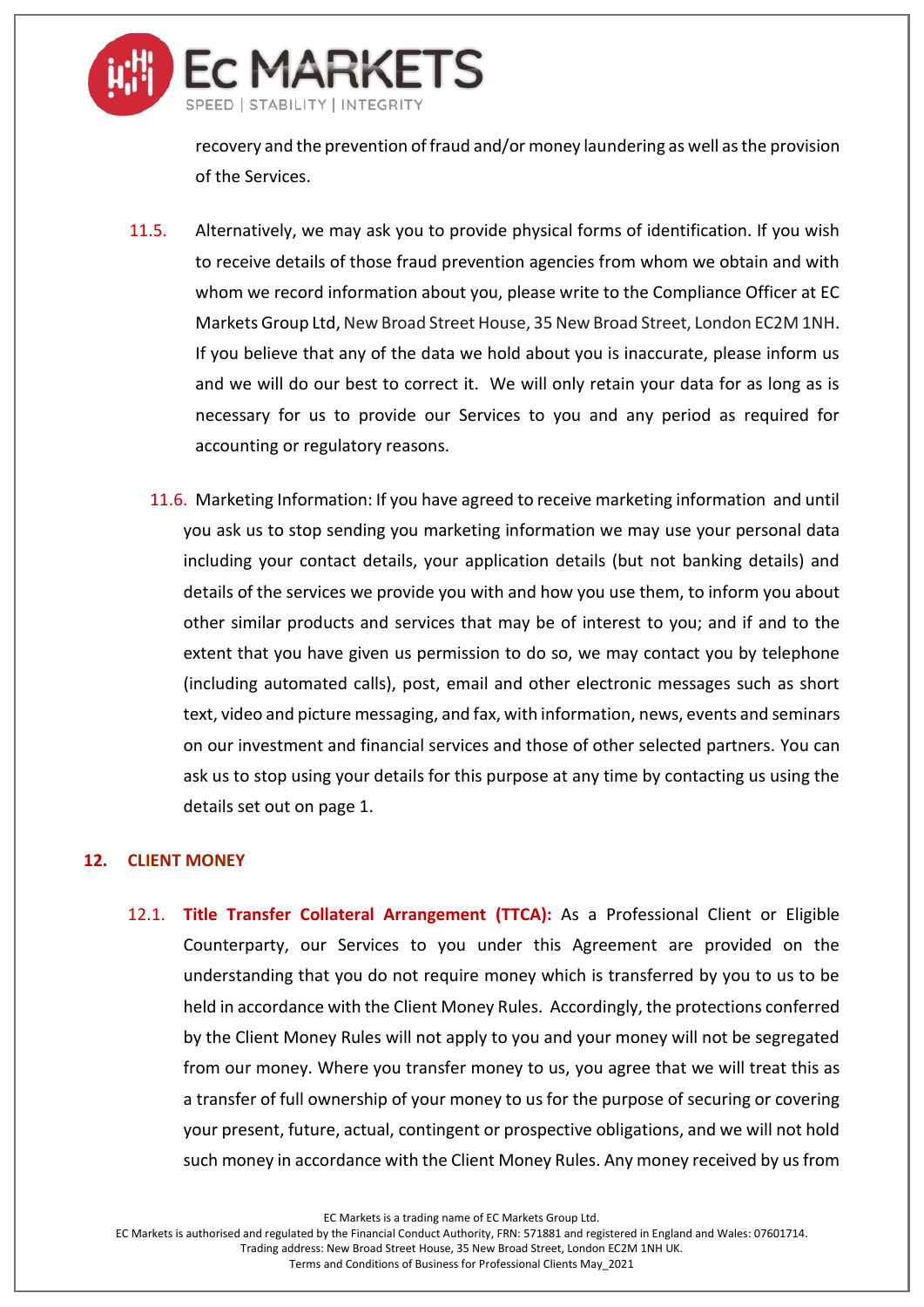

you or a third party for your Account will be owed by us to you and you will rank only as a general creditor of EC Markets Group Ltd. By placing money with us under a title transfer collateral arrangement, you agree that all money you place on your Account is provided in anticipation of a Transaction and therefore has the purpose of securing or covering your present, future, actual, contingent or prospective obligations to us. You should not place any money with us that is not for the purpose of securing or covering your present, future, actual, contingent or prospective obligations to us.

- 12.2. **Treatment of Cash Margin:** We will treat all Cash Margin transferred by you to us pursuant to Clause [12.1](#page-17-0) above. You will not have any interest in or proprietary claim over Cash Margin transferred to us and we can deal with it as our own in the course of our business. We will transfer an equivalent amount of Cash Margin back to you where, in our reasonable discretion, we consider that it is no longer necessary for us to retain the money you have paid to us. In determining the amount of Cash Margin you will be required to pay to us pursuant to this clause and whether it is necessary to retain such Cash Margin, we may apply such a methodology (including your trading history, judgements as to the future movement of markets and value) as we consider appropriate, consistent with this Agreement and Applicable Law. By completing the Client Application Form, you are providing us with written acknowledgement that you understand the information above and that you consent to your monies not being conferred the protections of the Client Money Rules. Any notification that you would like to terminate these arrangements should be made in writing to EC Markets Group Ltd.
- 12.3. **Interest:** We will not pay interest to you on any of your money that we hold and by entering into this Agreement you acknowledge that you waive any entitlement to interest on such money under the FCA Rules or otherwise.

#### **13. REPRESENTATIONS, WARRANTIES AND COVENANTS**

You represent, warrant and undertake to us that, both at the date of this Agreement and at the time of any Transaction we may enter into with you that:

13.1. you have full power and authority to enter into this Agreement and to perform all your obligations hereunder and, in respect of the Services, to instruct us to execute or

EC Markets is a trading name of EC Markets Group Ltd.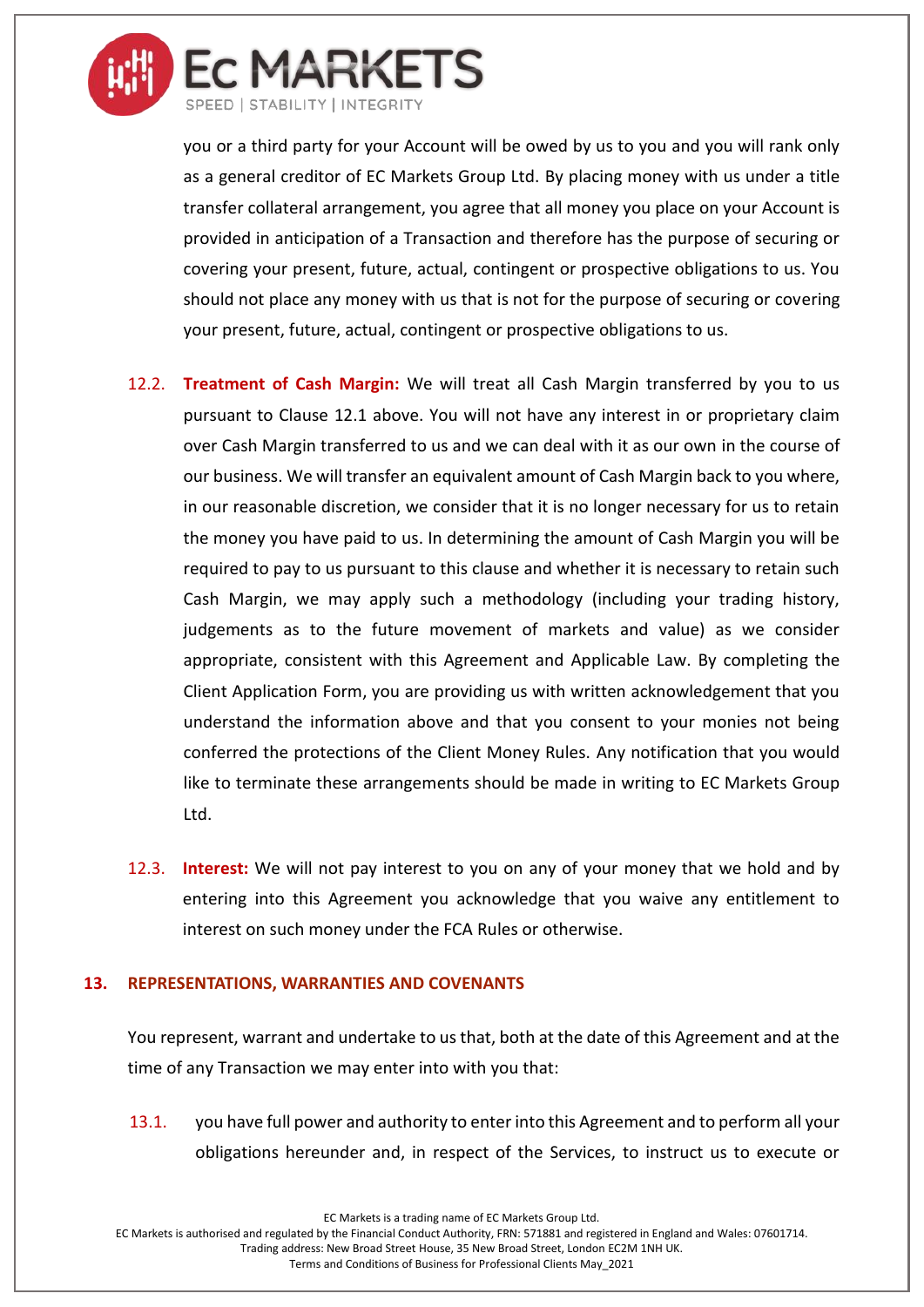

arrange any Transaction as set out herein as well as to grant any security interests and powers referred to in this Agreement;

- 13.2. you have adequate resources to enter into and perform any such Transaction which you decide to undertake;
- 13.3. all information you have given, or shall give to us, is true and complete as of the date of this Agreement and at the time of any Transaction and any changes to such information will be promptly notified to us;
- 13.4. you will ensure that all relevant investments or any documents of title and/or transfer forms and/or any relevant payments are delivered, paid or transferred to us, or to whomever we may direct, in sufficient time on or before the contractual settlement date to enable us to settle the transaction in accordance with market requirements.
- 13.5. if you are an individual, you have reached the age of 18 years or over and have full capacity to enter into this Agreement;
- 13.6. if you are a company or body corporate, you are properly empowered and have obtained all necessary corporate or other authority under your memorandum and articles of association or other constitutional documents;
- 13.7. you have all necessary authority, powers, consents, licences and authorisations and have taken all necessary action to enable you lawfully to enter into and perform this Agreement and such Transaction;
- 13.8. the persons entering into this Agreement and each Transaction on your behalf have been duly authorised to do so;
- 13.9. no Event of Default or any event which may become (with the passage of time, the giving of notice, the making of any determination or any combination of the above) an Event of Default (a "Potential Event of Default") has occurred and is continuing with respect to you;
- 13.10. you act as principal and sole beneficial owner (but not as trustee) in entering into this Agreement and each Transaction;

EC Markets is a trading name of EC Markets Group Ltd.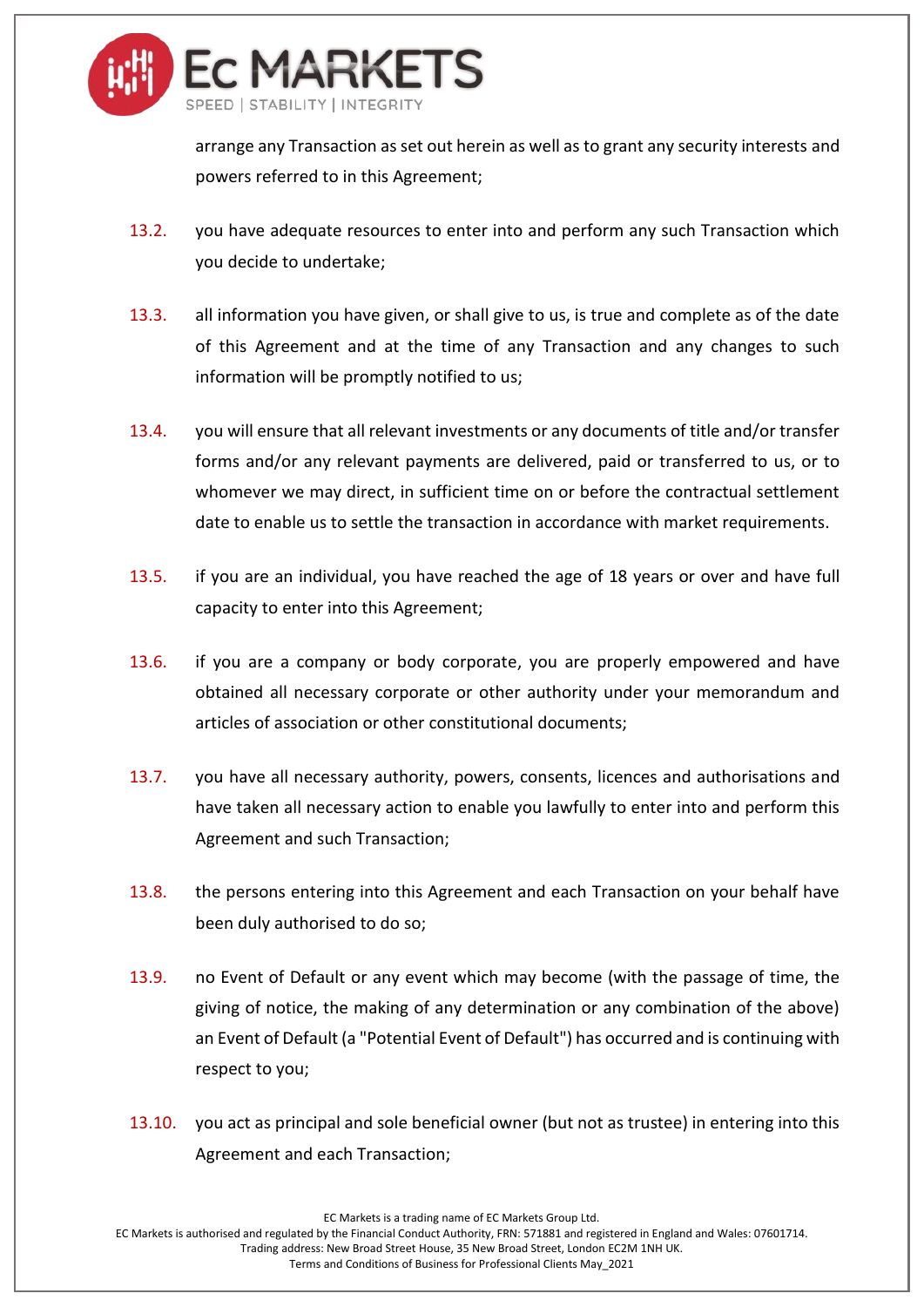

- 13.11. any information which you provide or have provided to us in respect of your financial position, domicile or other matters is accurate and not misleading in any material respect;
- 13.12. you are willing and financially able to sustain more than the total loss of funds resulting from Transactions;
- 13.13. except as otherwise agreed by us, you are the sole beneficial owner of all Margin you transfer under this Agreement, free and clear of any security interest whatsoever; and
- 13.14. you will comply with all Applicable Law in relation to this Agreement and any Transaction, so far as they are applicable to you or us.

## **14. RIGHTS ON DEFAULT**

- 14.1. On an Event of Default or at any time after we have determined, in our absolute discretion, that you have not performed (or we reasonably believe that you will not be able or willing in the future to perform) any of your obligations in this Agreement, in addition to any of our other rights (including, without limitation, under Clause [15](#page-21-0) (Set-Off)) we shall be entitled without prior notice to you:
	- a) instead of returning to you investments equivalent to those credited to your account, to pay to you the fair market value of such investments at the time we exercise such right;
	- b) to sell such of your investments as are in our possession pursuant to this Agreement, in each case as we may in our absolute discretion select or and upon such terms as we may in our absolute discretion think fit (without being responsible for any loss or diminution in price) to realise funds sufficient to cover any amount due by you hereunder;
	- c) to freeze, close out, replace or reverse any Transaction, buy, sell, or enter into any other Transaction or take, or refrain from taking, such other action at such time or times and in such manner as, at our sole discretion, we consider necessary or appropriate to cover, reduce or eliminate our loss or liability under or in respect of any of your contracts, positions or commitments;

EC Markets is a trading name of EC Markets Group Ltd.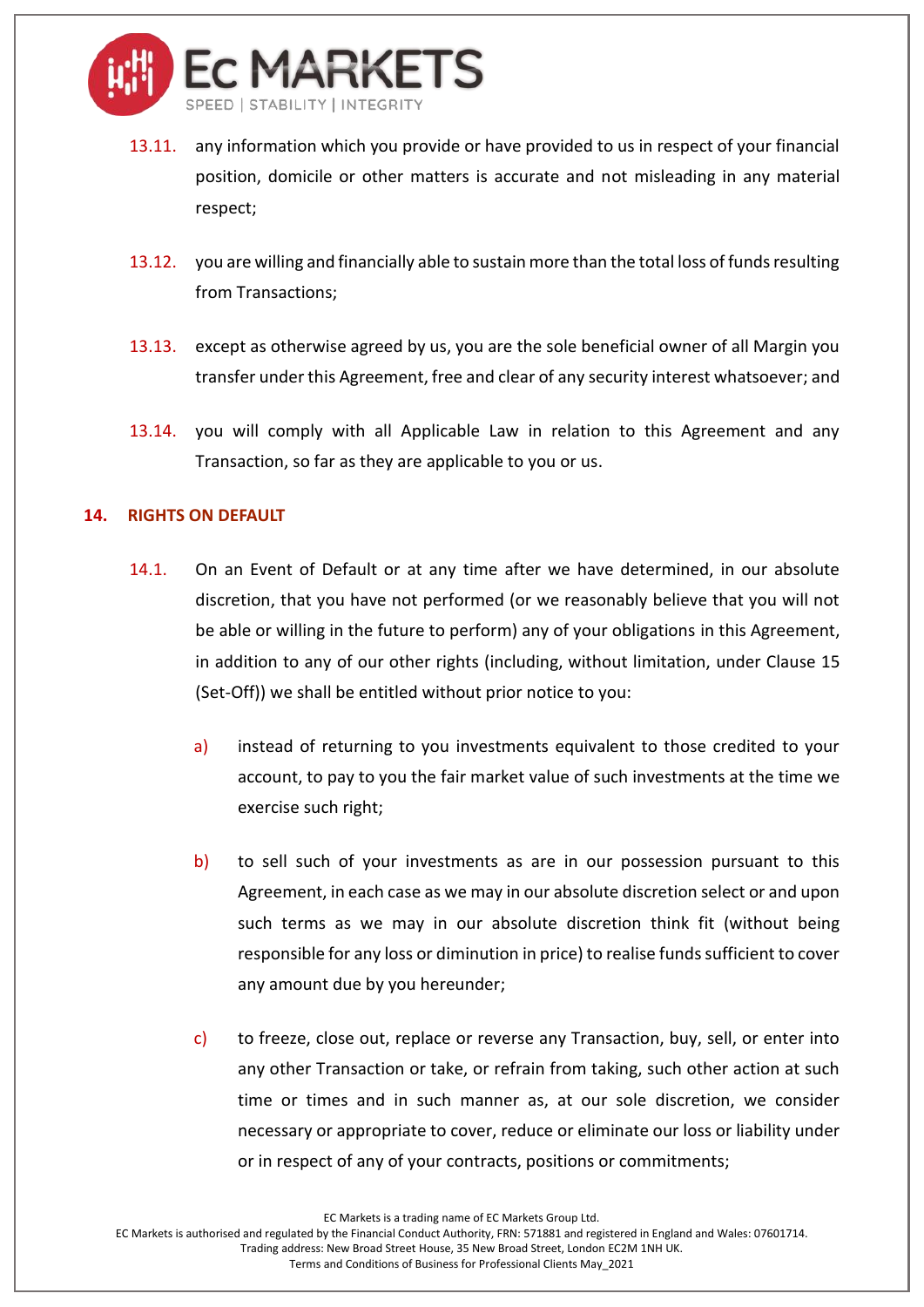

- d) to treat any or all outstanding Transactions between you and us as having been cancelled or terminated;
- e) to sell any or all of the Financial Products or other property which we are holding or are entitled to receive on your behalf and to apply the proceeds in or towards satisfaction of any obligation or liability you may have to us (including any contingent or prospective liability);
- f) to set off (in accordance with Clause [15](#page-21-0) below) any obligation we owe to you, and/or to apply any cash we hold for your account, against any obligation or liability you may have to us (including any contingent or prospective liability);
- $g$ ) to issue a buy-in or other notice requiring settlement of any obligation;
- h) to close out, replace or reverse any Transaction, enter into any other Transaction or take, or refrain from taking, such other action at such time or times and in such manner as, at our sole discretion, we , consider necessary or appropriate to cover, reduce or eliminate our loss or liability under or in respect of any contracts, positions or commitments; and/or
- i) to terminate the Agreement with immediate effect.

# <span id="page-21-0"></span>**15. SET OFF**

- 15.1. Without prejudice to any other rights to which we may be entitled we may at any time and without notice to you set off any amount (whether actual or contingent, present or future) which we or any Affiliate owed to you against any amounts you owe to us.
- 15.2. In addition to any other right to which we may be entitled, we may retain and not repay any amount whatsoever which may now or at any time hereafter be owing by us to you or any monies whatsoever which we may at any time hold for you or standing to the credit of all or any of your accounts with us or any such accounts (and whether on current or deposit account or any account in any currency) and we shall be entitled to retain any Financial Products or other assets held by us or a nominee and not repay the proceeds of sale or disposition of such Financial Products or other assets unless and until all amounts for which you are indebted or liable to each of us ,

EC Markets is a trading name of EC Markets Group Ltd.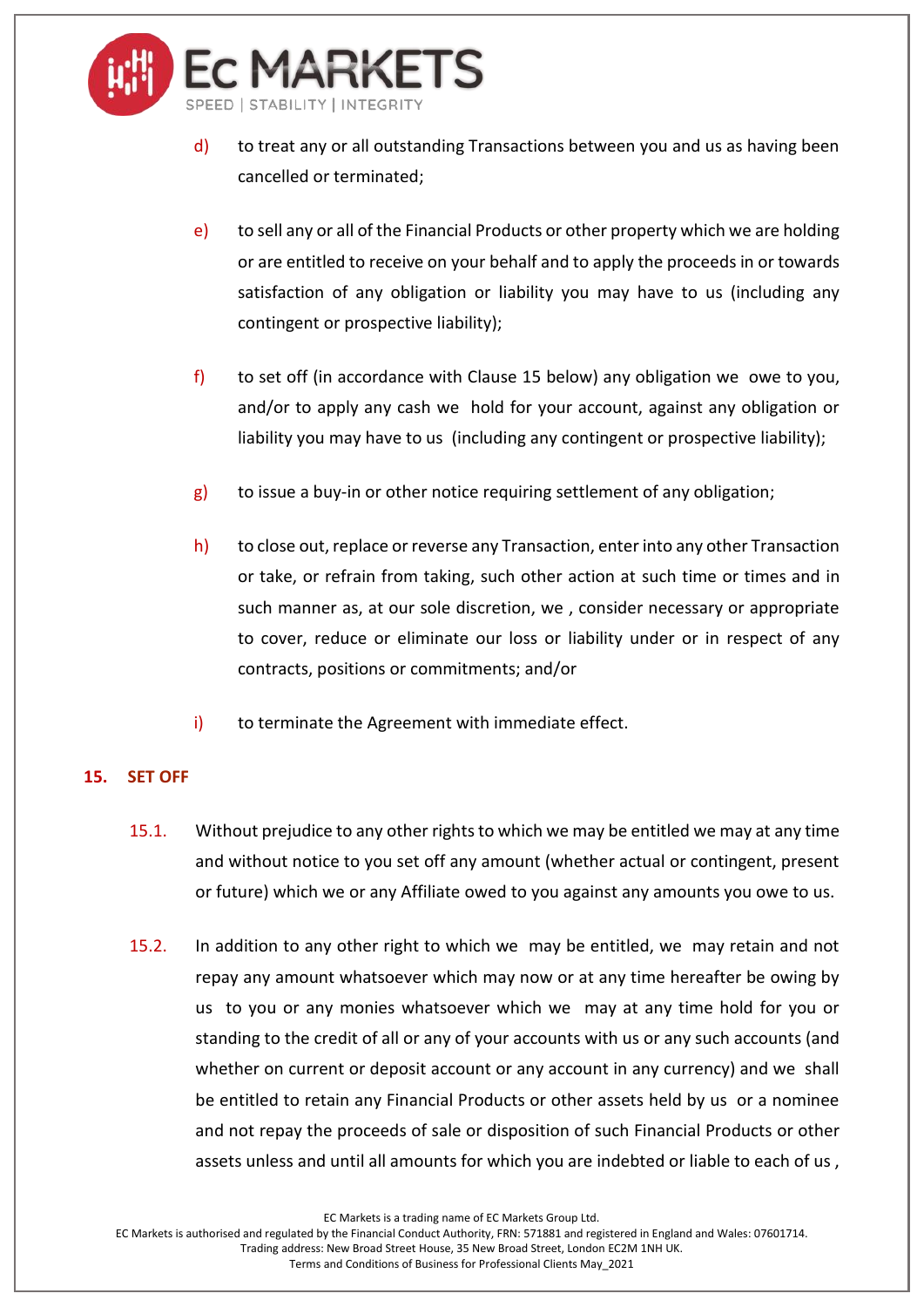

present or future, actual or contingent, whether under the Agreement or otherwise ("Indebtedness"), shall have been ascertained and repaid or discharged in full.

15.3. If any such Indebtedness and liabilities are not repaid or discharged in full when due and so long as any such Indebtedness and liabilities may subsequently accrue or arise, each of us may, to the extent of such Indebtedness and liabilities remain unpaid, undischarged or unascertained, appropriate or retain without appropriation any amount so owing to you and any monies and Financial Products and other assets so held for you or so standing to the credit of your account with us and the proceeds thereof in or toward repayment or discharge of such Indebtedness or liabilities (including the purchase of any Financial Products or other assets which you may be liable to deliver to us ).

#### **16. TERMINATION WITHOUT DEFAULT**

- <span id="page-22-0"></span>16.1. Subject to Applicable Law, either party may terminate this Agreement (and the relationship between us) at any time by giving at least 60 days' prior written notice of termination to the other.
- 16.2. We may terminate this Agreement immediately if you (i) fail to observe or perform any provision of this Agreement or (ii) in the event of your bankruptcy or insolvency or if you go through any insolvency process or reorganisation of whatsoever nature, including (without limitation) the appointment of an insolvency practitioner, liquidator, charge holder or administrator.
- 16.3. Upon terminating this Agreement, all amounts payable by you to us will become immediately due and payable whether otherwise due or not including (but without limitation):
	- a) all outstanding fees, charges and commissions;
	- b) any dealing expenses incurred by terminating this Agreement; and
	- c) any losses and expenses realised in closing out any Transactions or settling or concluding outstanding obligations incurred by us on your behalf.

EC Markets is a trading name of EC Markets Group Ltd.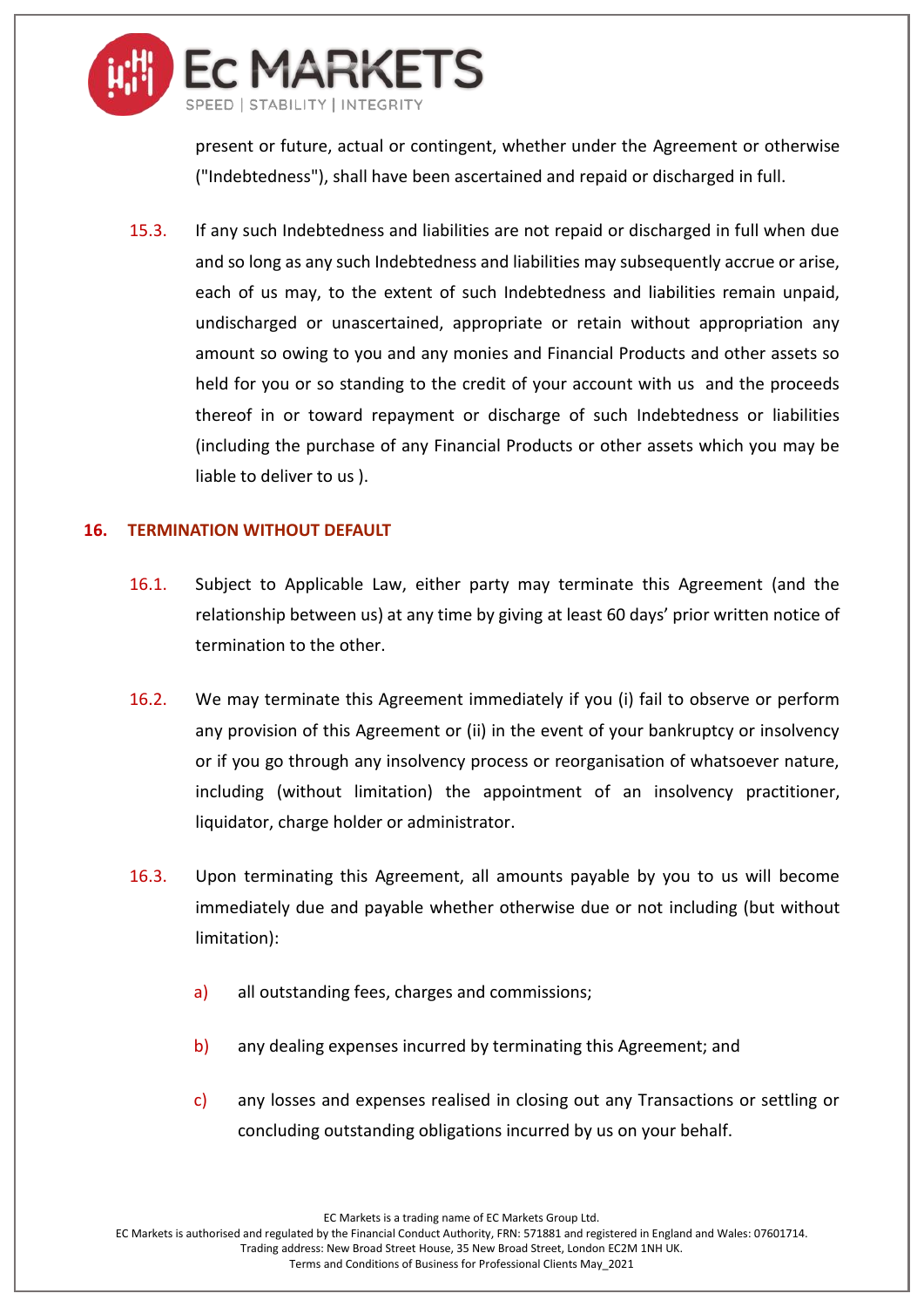

16.4. Termination shall not affect then outstanding rights and obligations (in particular relating to Clause [17](#page-23-0) (Exclusions, Limitations and Indemnity) and Clause [19](#page-24-0) (Miscellaneous) and [23](#page-30-0) (Governing Law and Jurisdiction) and Transactions which shall continue to be governed by this Agreement and the particular clauses agreed between us in relation to such Transactions until all obligations have been fully performed.

## <span id="page-23-0"></span>**17. EXCLUSIONS, LIMITATIONS AND INDEMNITY**

- 17.1. To the fullest extent permitted by Applicable Law, neither we nor any person connected with us, nor any of our agents shall be liable for any claims, losses, liabilities, damages, fines, penalties, costs or expenses (including tax consequences of any transaction or taxation charges arising for any other reason) or loss of opportunity ("Losses") that may be suffered or incurred by you as a result of, or in connection with the provision of any Services or this Agreement, except if and to the extent any such Losses are caused by our fraud, gross negligence or wilful default, or by our failure to comply with the FCA Rules for the time being in force.
- 17.2. To the fullest extent permitted by Applicable Law, we shall not be liable to you by reason of any representation (unless fraudulent) or any implied warranty, condition, or other term, or any duty at common law, negligence, or under the express terms of this Agreement, for any loss of profit or for any indirect, special or consequential loss which arise out of or in connection with the provision of Services or this Agreement.
- 17.3. To the fullest extent permitted by Applicable Law, our aggregate liability in connection with this Agreement shall not exceed the amount of the fees payable by you to us for the provision of Services during the six month period immediately preceding the date of any claim.
- 17.4. Nothing in this Agreement will limit our liability for fraud or death or personal injury resulting from our negligence nor shall we exclude or restrict any duty or liability under Applicable Law which may not be excluded or restricted thereunder.
- 17.5. You shall indemnify and hold us harmless in respect of such sums as we may from time to time require in or towards satisfaction of any debit balance on any of your accounts with us and, on a full indemnity basis, any losses, liabilities, costs or expenses (including legal fees), taxes, imposts and levies which we may incur or be subjected to

EC Markets is a trading name of EC Markets Group Ltd.

EC Markets is authorised and regulated by the Financial Conduct Authority, FRN: 571881 and registered in England and Wales: 07601714. Trading address: New Broad Street House, 35 New Broad Street, London EC2M 1NH UK.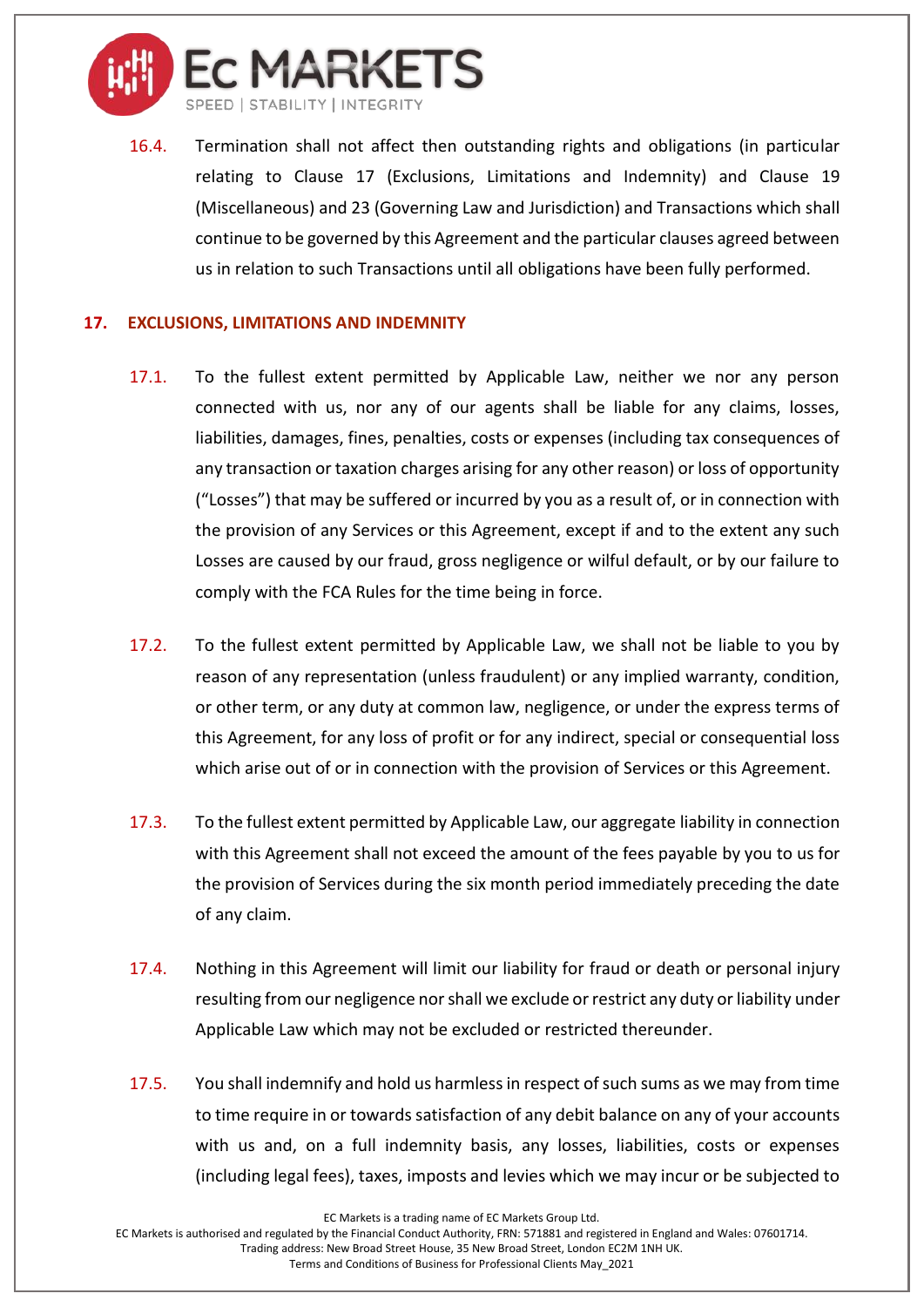

with respect to any of your accounts or any Transaction or any matching Transaction with an intermediate broker or as a result of any misrepresentation by you or any violation by you of your obligations under this Agreement (including any Transaction) or by the enforcement of our rights.

## **18. NOTICES**

- 18.1. Notices: Unless otherwise agreed in writing or otherwise stated herein, all notices to be given by us to you under the Agreementsshall be given to your last known address, email or fax number in writing by us.
- 18.2. You must notify us in writing of any change of your address in accordance with this clause.
- 18.3. All notices to be given by you to us shall be sent to our registered office for the time being or if sent by email, sent to: support@ecmarkets.co.uk.
- 18.4. Any notice, instruction or other communication to you shall be deemed to take effect in the case of email, upon successful delivery and, in the case of airmail or first class pre-paid post, five Business Days after dispatch and in the case of personal delivery, upon delivery.
- 18.5. Notices, instructions and other communications made pursuant to the Agreement or any Transaction shall be effective if given by electronic mail.
- 18.6. Each notice, instruction or other communication to you (except confirmations of trade or statements of account) shall be conclusive unless written notice of objection is received by us within five Business Days of the date on which such document was received or deemed to have been received.
- 18.7. Unless otherwise specified, any notice, instruction or other communication sent by you to us shall be deemed to take effect upon receipt by us.

#### <span id="page-24-0"></span>**19. MISCELLANEOUS**

EC Markets is a trading name of EC Markets Group Ltd.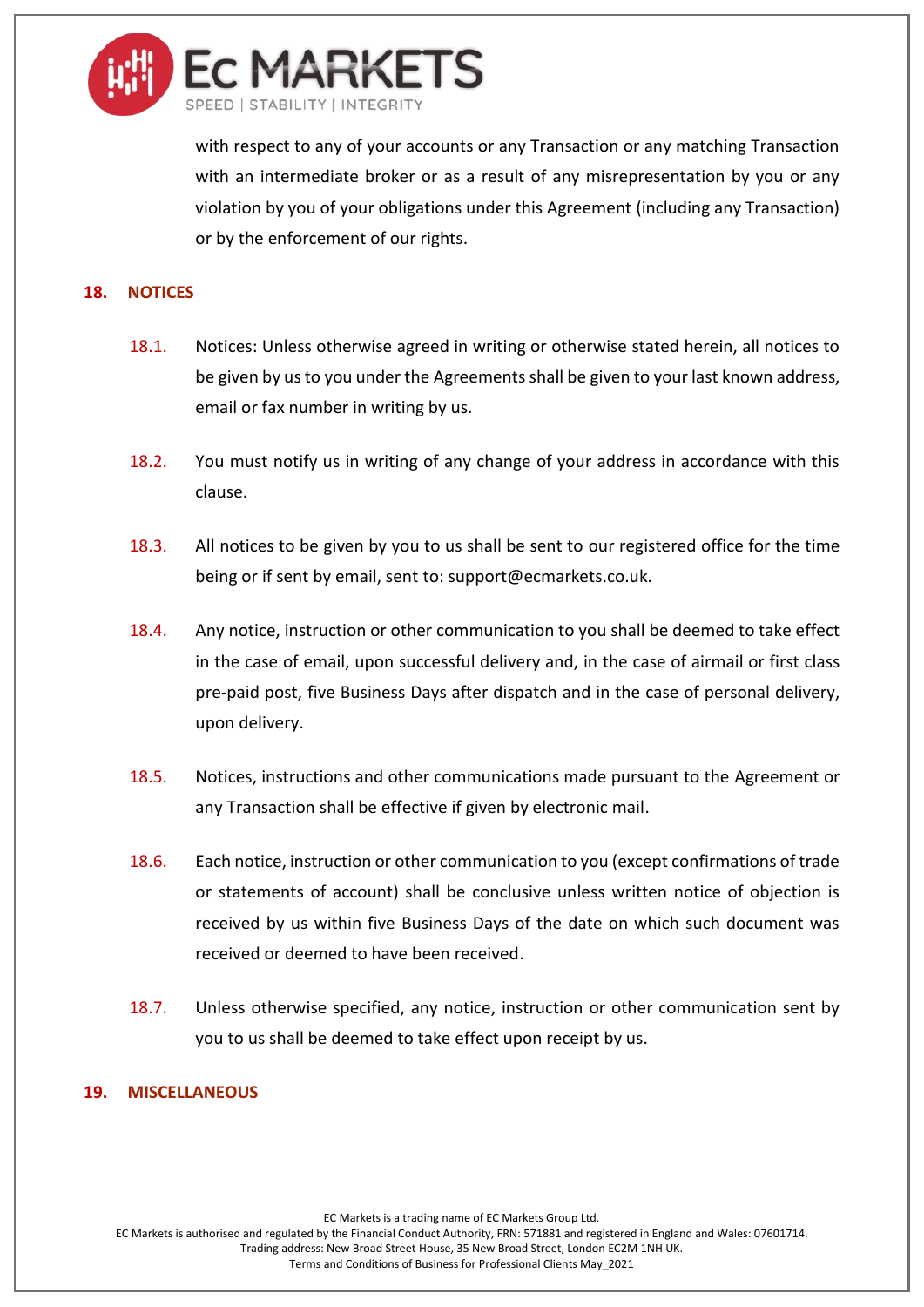

- 19.1. You will be responsible for all Instructions entered on your behalf via an Electronic Service and you will be fully liable to us for the settlement of any Transaction arising from it.
- 19.2. We have the right to amend this Agreement without obtaining your prior consent unless required by any Applicable Law. If we make any material change to this Agreement, we will give at least seven Business Days' notice to you where reasonably possible. Such amendment will become effective on the date specified in the notice. Any other amendment to this Agreement must be agreed in writing between us. Unless otherwise agreed, an amendment will not affect any outstanding Instruction or Transaction or any legal rights or obligations which may already have arisen.
- 19.3. Electronic Communications: Subject to Applicable Law, any communication between us using electronic signatures shall be binding as if it were in writing. Orders or instructions given to you via e-mail or other electronic means will constitute evidence of the instructions given.
- 19.4. We may record telephone conversations without use of a warning tone to ensure that the material terms of the Transaction, and any other material information relating to the Transaction is promptly and accurately recorded. Such records will be our sole property and accepted by you as evidence of the Instructions or instructions given.
- 19.5. Our records: Our records, unless shown to be wrong, will be evidence of your dealings with us in connection with our services. You will not object to the admission of our records as evidence in any legal proceedings because such records are not originals, are not in writing or are documents produced by a computer. You will not rely on us to comply with your record keeping obligations, although records may be made available to you on request at our absolute discretion.
- 19.6. Your records: You agree to keep adequate records in accordance with Applicable Law to demonstrate the nature of Instructions submitted and the time at which such Instructions are submitted.
- 19.7. We have in place internal procedures for handling complaints fairly and promptly. If you have a complaint please contact us promptly. You may submit a complaint to us, for example by letter, telephone, e-mail, or in person. We will send you a written

EC Markets is authorised and regulated by the Financial Conduct Authority, FRN: 571881 and registered in England and Wales: 07601714. Trading address: New Broad Street House, 35 New Broad Street, London EC2M 1NH UK.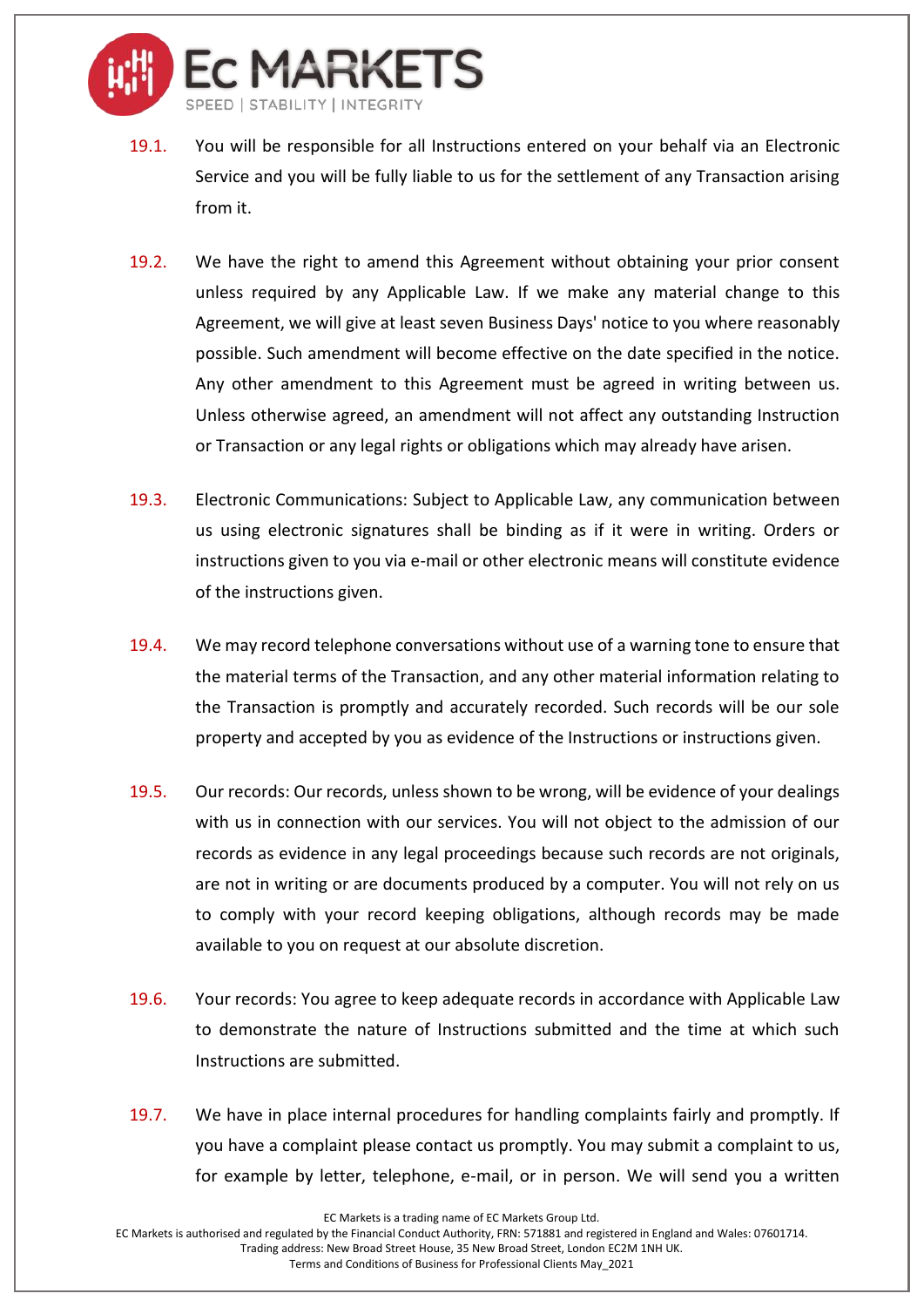

acknowledgement of your complaint promptly following receipt enclosing details of our complaints procedures. Professional Clients and Eligible Counterparties are not 'eligible complainants' and do not have recourse to the Financial Ombudsman Service as defined by the FCA Rules. Please contact us if you would like further details regarding our complaints procedures.

- 19.8. This Agreement shall be for the benefit of and binding upon us both and our respective successors and assigns. You shall not assign, charge or otherwise transfer or purport to assign, charge or otherwise transfer your rights or obligations under this Agreement or any interest in this Agreement, without our prior written consent, and any purported assignment, charge or transfer in violation of this clause shall be void.
- 19.9. Other than as expressly provided otherwise in this Agreement, a person who is not a party to this Agreement has no right under the Contracts (Rights of Third Parties) Act 1999.
- 19.10. Time shall be of the essence in respect of all obligations of yours under this Agreement (including any Transaction).
- 19.11. The rights and remedies provided under this Agreement are cumulative and not exclusive of those provided by law. We shall be under no obligation to exercise any right or remedy either at all or in a manner or at a time beneficial to you. No failure by us to exercise or delay by us in exercising any of our rights under this Agreement (including any Transaction) or otherwise shall operate as a waiver of those or any other rights or remedies. No single or partial exercise of a right or remedy shall prevent further exercise of that right or remedy or the exercise of another right or remedy.
- 19.12. If, at any time, any provision of this Agreement is or becomes illegal, invalid or unenforceable in any respect under the law of any jurisdiction, neither the legality, validity or enforceability of the remaining provisions of this Agreement nor the legality, validity or enforceability of such provision under the law of any other jurisdiction shall in any way be affected or impaired.
- 19.13. We will act upon your instructions to a request for return of monies in your account unless:

EC Markets is a trading name of EC Markets Group Ltd.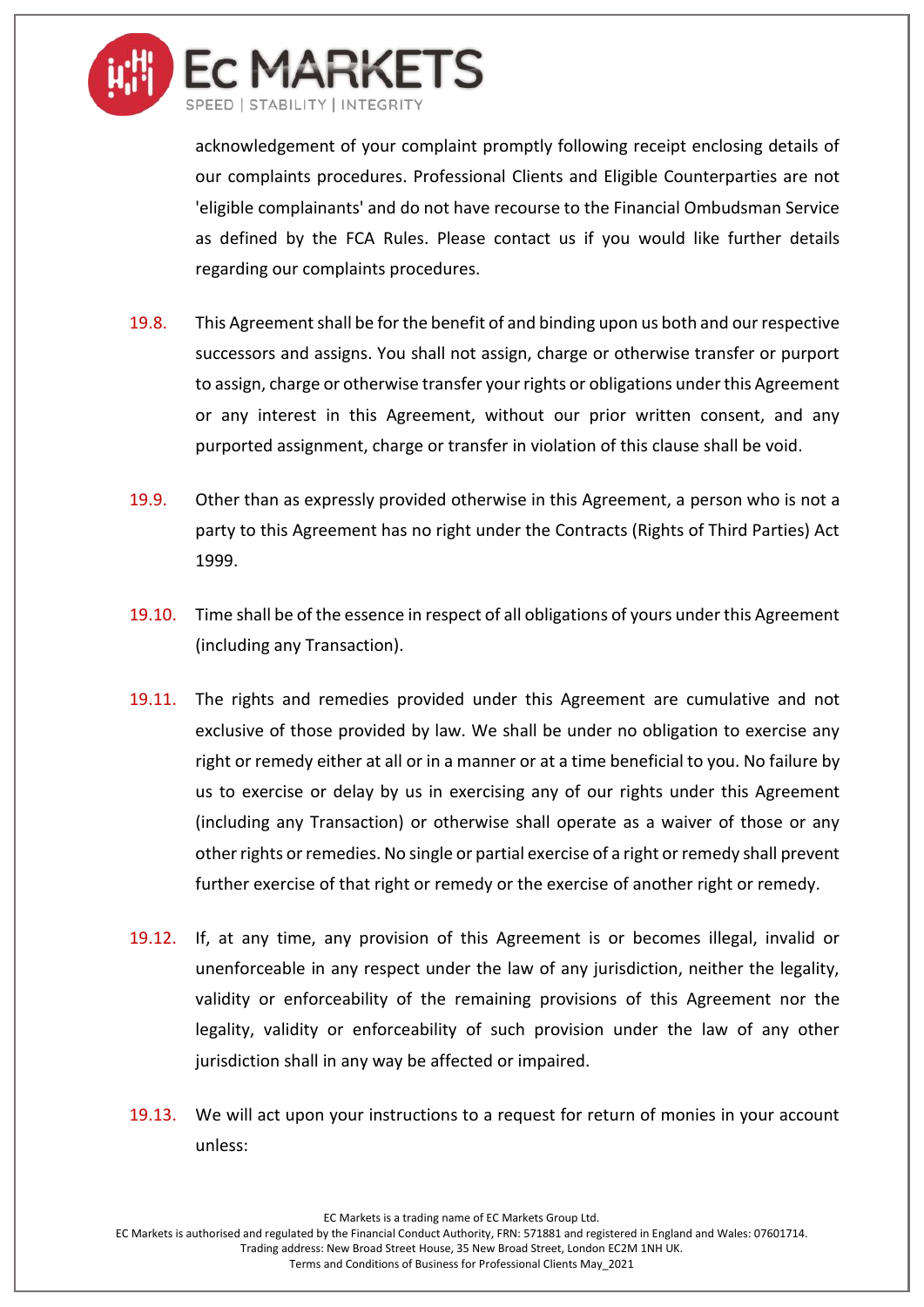

- a) your bank account details differ from the original bank details provided;
- b) you have open positions and by withdrawing the funds your Margin will fall below the variable Margin required to maintain the position;
- $c$ ) there has been, or we suspect, a breach of security or misuse of your account;
- d) there has been, or we suspect, fraudulent or criminal activity of any kind whether or not linked to your account or your relationship with us and it is reasonable for us not to make a payment as a result; or
- e) We reasonably believe that by doing so would cause us to breach a law, regulation, code, court order or other duty, requirement or obligation or expose us to action or censure from any government, regulator or law enforcement agency.
- 19.14. You agree that we may withhold all or part of any payment or withdrawal requested if you are in breach of any rule or regulation and/or where we reasonably believe you may have contravened a market abuse rule or regulation. You agree that we are entitled to report details of a trade or order to a competent authority and/or regulator and you also agree that you will upon a request supply appropriate disclosure. In the event that we have reasonable grounds of suspecting you have contravened a rule and/or regulation or may have at our absolute discretion and without any obligation to inform you of our reason for doing so, we may suspend your account until we have concluded our regulatory investigations. You accept that we are only obliged to inform you that your account has been suspended and as a result withhold payment or withdrawal for up to a period of 6 months.

#### **20. FINANCIAL SERVICES COMPENSATION SCHEME**

20.1. The FSCS is only available to certain types of claimants and claims and will only be available to Professional Clients in rare circumstances. Compensation may be available from the FSCS if we cease trading. This depends on whether you are an "eligible claimant", and the type of business and the circumstances of the claim; however, Professional Clients are not normally eligible claimants. Payments to eligible claimants

EC Markets is a trading name of EC Markets Group Ltd.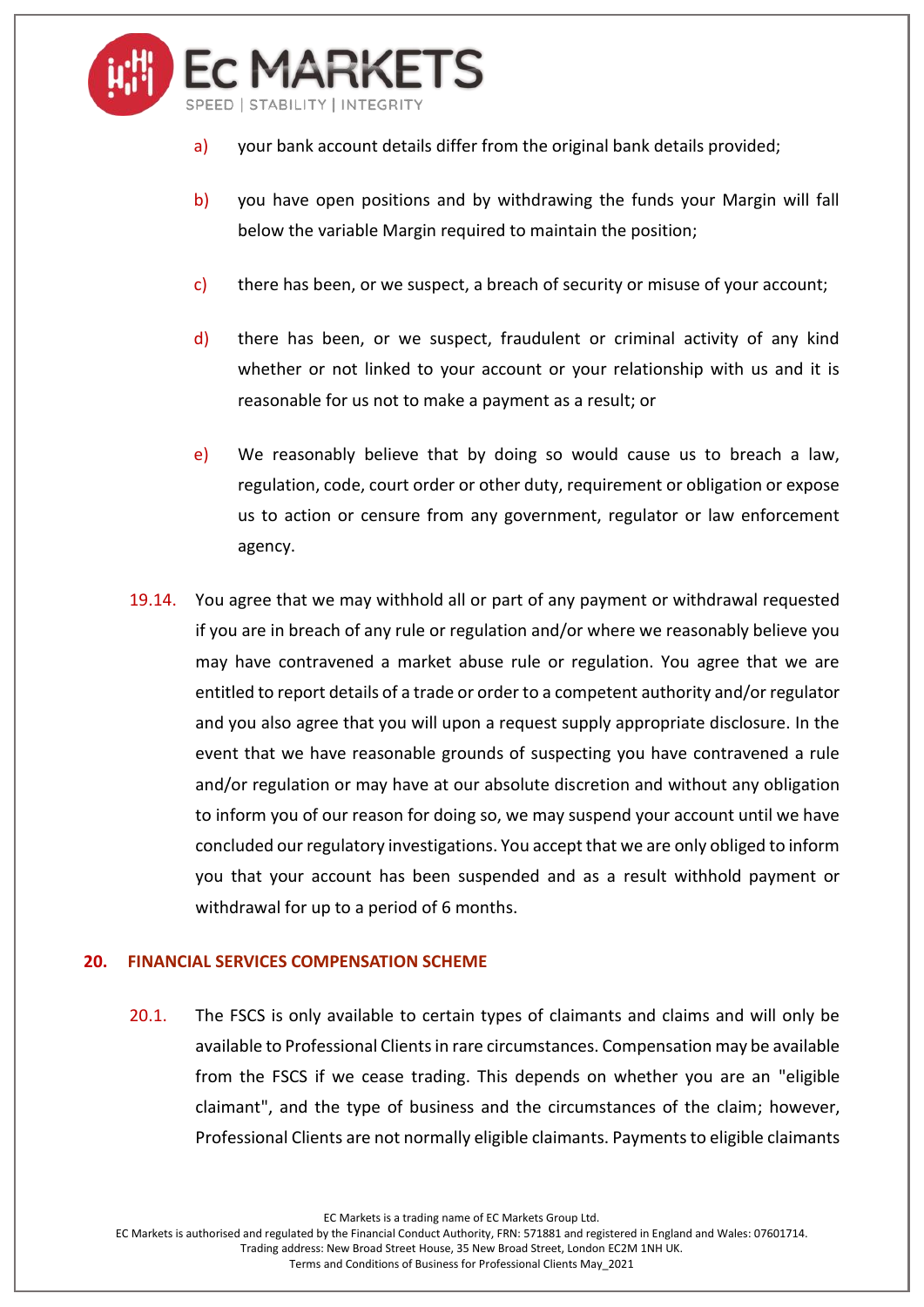

under the FSCS will vary depending on the type of protected claim (e.g. deposits or investments) the claimants hold with respect to the relevant institution.

## **21. EXCEPTIONAL EVENTS**

- 21.1. We shall not be liable for any Loss caused directly or indirectly, by any breakdown or failure of any transmission or communication system or equipment or computer facility or trading software, whether belonging to us or our Affiliates (or other person connected to us), you, any Market, or any settlement or clearing system when you trade online (via internet) or for any cause preventing us from performing any or all of our obligations, any act of God, war terrorism, malicious damage, civil commotion, industrial acts, any Exceptional Market Event, or acts and regulations of any governmental or supra national bodies or authorities which in our opinion prevent an orderly market in relation to your Orders (an "Exceptional Event").
- 21.2. Upon the occurrence of an Exceptional Event, we shall use commercially reasonably efforts to resume performance and will endeavour to give you written notice that an Exceptional Event has occurred, however, where we reasonably believe that immediate action is required to protect ourselves and/or our clients, we reserve the right to take any action under claus[e 21.3](#page-28-0) without notice to you. In such an event, we will endeavour to provide notice as soon as reasonably practicable after the Exceptional Event.
- <span id="page-28-0"></span>21.3. UPON OCCURRENCE OF AN EXCEPTIONAL EVENT, ALL OF OUR OBLIGATIONS UNDER THESE TERMS SHALL BE IMMEDIATELY SUSPENDED FOR THE DURATION OF SUCH EXCEPTIONAL EVENT, ADDITIONALLY, WE MAY TAKE ANY ONE OR MORE OF THE STEPS WITH OR WITHOUT NOTICE TO YOU:
	- a) ALTER NORMAL TRADING TIMES;
	- b) ALTER THE MARGIN REQUIREMENTS;
	- c) CLOSE ANY OR ALL OPEN POSITIONS CANCEL INSTRUCTIONS AND ORDERS AS WE REASONABLY DEEM TO BE APPROPRIATE IN THE CIRCUMSTANCES; AND/OR
	- d) TAKE OR OMIT ALL SUCH OTHER ACTIONS AS WE DEEM TO BE REASONABLY APPROPRIATE IN THE CIRCUMSTANCES HAVING REGARD TO YOUR OPEN POSITIONS AND THE OPEN POSITIONS OF OUR OTHER CUSTOMERS.

EC Markets is a trading name of EC Markets Group Ltd.

EC Markets is authorised and regulated by the Financial Conduct Authority, FRN: 571881 and registered in England and Wales: 07601714. Trading address: New Broad Street House, 35 New Broad Street, London EC2M 1NH UK.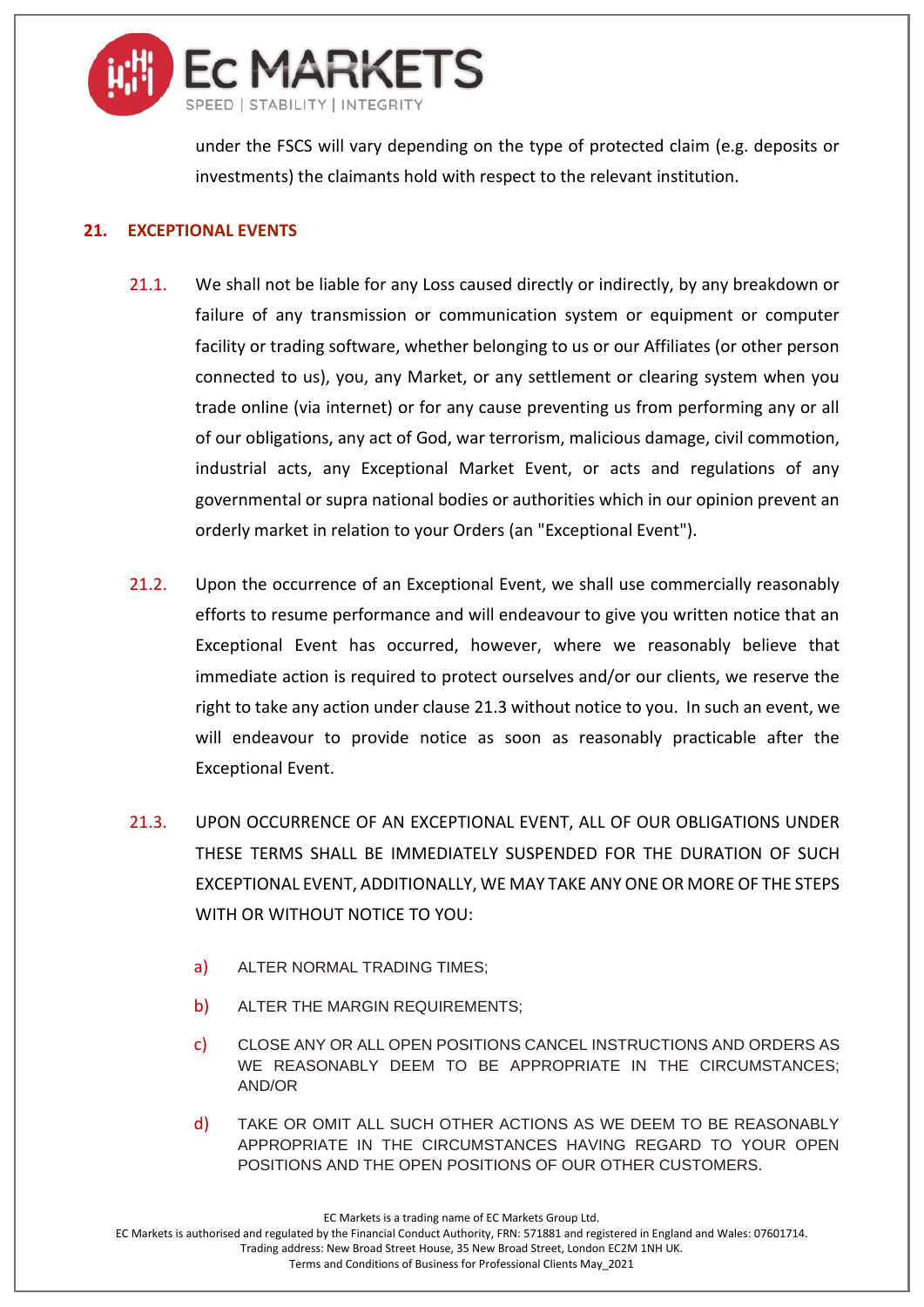

21.4. Upon the occurrence of an Exceptional Event, you may be obliged to deposit further Margin or close certain open positions at short notice in order to stop the Exceptional Event causing you losses, or further losses, on your trading account.

#### **22. MANIFEST ERRORS AND ABUSIVE STRATEGIES**

- <span id="page-29-0"></span>22.1. WE RESERVE THE RIGHT WITHOUT YOUR CONSENT AND WITHOUT PRIOR NOTICE TO YOU TO VOID AND/OR AMEND THE TERMS OF ANY TRANSACTIONS:
	- a) CONTAINING OR BASED ON ANY ERROR THAT WE REASONABLY BELIEVE TO BE OBVIOUS OR PALPABLE (A "MANIFEST ERROR"). AN EXAMPLE OF A MANIFEST ERROR WITHOUT LIMITATION WOULD BE AN OBVIOUS MISQUOTE BY US; AND/OR
	- b) THAT WE REASONABLY BELIEVE TO BE A RESULT OF A STRATEGY BY YOU TO CAPITALISE ON OPPORTUNITIES WHERE THE EXECUTABLE PRICE OR TRANSACTION DOES NOT ACCURATELY REFLECT MARKET RATES (AN "ABUSIVE STRATEGY").

We do not permit trading strategies aimed at exploiting errors in prices, entering into Transactions directly or indirectly for the purposes of predatory or abusive trading strategies, for example strategies that rely on price latency, or taking advantage of short term movements in the market or arbitraging our prices versus other correlated trading instruments. Where we believe that you may have carried out such an exploitative trading strategy we may, amongst other things and in our sole discretion: (i) void, or amend the terms of, any such Transaction; (ii) reclaim from your account(s) with us any historical trading profits that we can demonstrate have been gained through such exploitative trading strategy at any time; and/or (iii) terminate the Electronic Services and/or the Agreement immediately.

We have the authority to void, or amend the terms of, any Transaction in the event that we determine, acting reasonably, that such Transaction would violate applicable law or regulation, and we will not be liable to you for any losses following such action.

WHERE WE REASONABLY BELIEVE THAT YOU ARE UTILISING AN ABUSIVE STRATEGY, WE MAY ALSO WITHOUT YOUR CONSENT AND WITHOUT PRIOR NOTICE TO YOU, INCREASE YOUR SPREADS ON ANY OR ALL OF YOUR ACCOUNTS WITH US, OR MOVE YOU TO AN ALTERNATIVE PRICE STREAM, WE WILL NOTIFY YOU OF ANY CHANGES WE MAKE TO YOUR TRANSACTIONS OR ACCOUNTS IN REASONABLY TIME AFTER THE FACT WHERE WE EXERCISE OUR RIGHTS UNDER THIS CLAUS[E 22.1.](#page-29-0)

22.2. If, in our discretion, we choose to amend the terms of any such Transaction specified in clause [22.1](#page-29-0) above, the amended level will be such level as we reasonably believe would have been fair at the time the Transaction was entered into. In deciding whether an error is a Manifest Error or a Transaction was a part of an Abusive Strategy, we shall act reasonably and we may take into account any relevant information

EC Markets is a trading name of EC Markets Group Ltd.

EC Markets is authorised and regulated by the Financial Conduct Authority, FRN: 571881 and registered in England and Wales: 07601714. Trading address: New Broad Street House, 35 New Broad Street, London EC2M 1NH UK.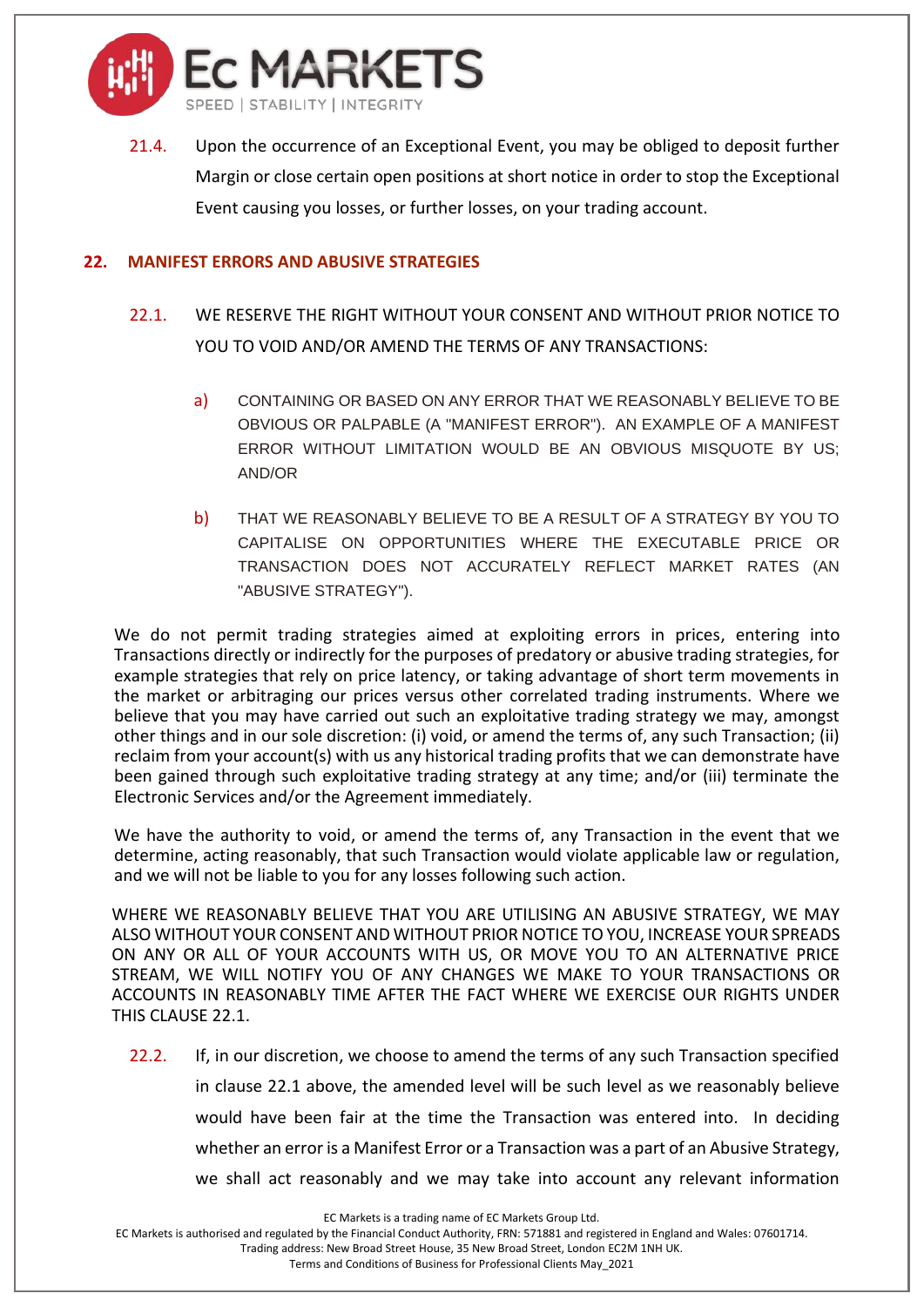

available to us, including, without limitation, the state of the underlying market at the time of the Transaction.

- 22.3. In the absence of our fraud, wilful default or negligence, we will not be liable to you for any Loss following off-market prices and/or a Manifest Error (including where the Manifest Error is made by any information source, commentator or official on whom we reasonably rely).
- 22.4. If we choose to exercise any of our rights under clause [22.1](#page-29-0) and if you have received any monies from us in connection with the Manifest Error or Abusive Strategy, you agree that those monies are immediately due and payable to us and you agree to return an equal sum to us without delay.

## <span id="page-30-0"></span>**23. GOVERNING LAW AND JURISDICTION**

- 23.1. This Agreement is governed by and shall be construed in accordance with English law.
- 23.2. Each party submits to the exclusive jurisdiction of the courts of England and Wales for the resolution of any disputes in relation to or in connection with this Agreement, including as to its formation or termination.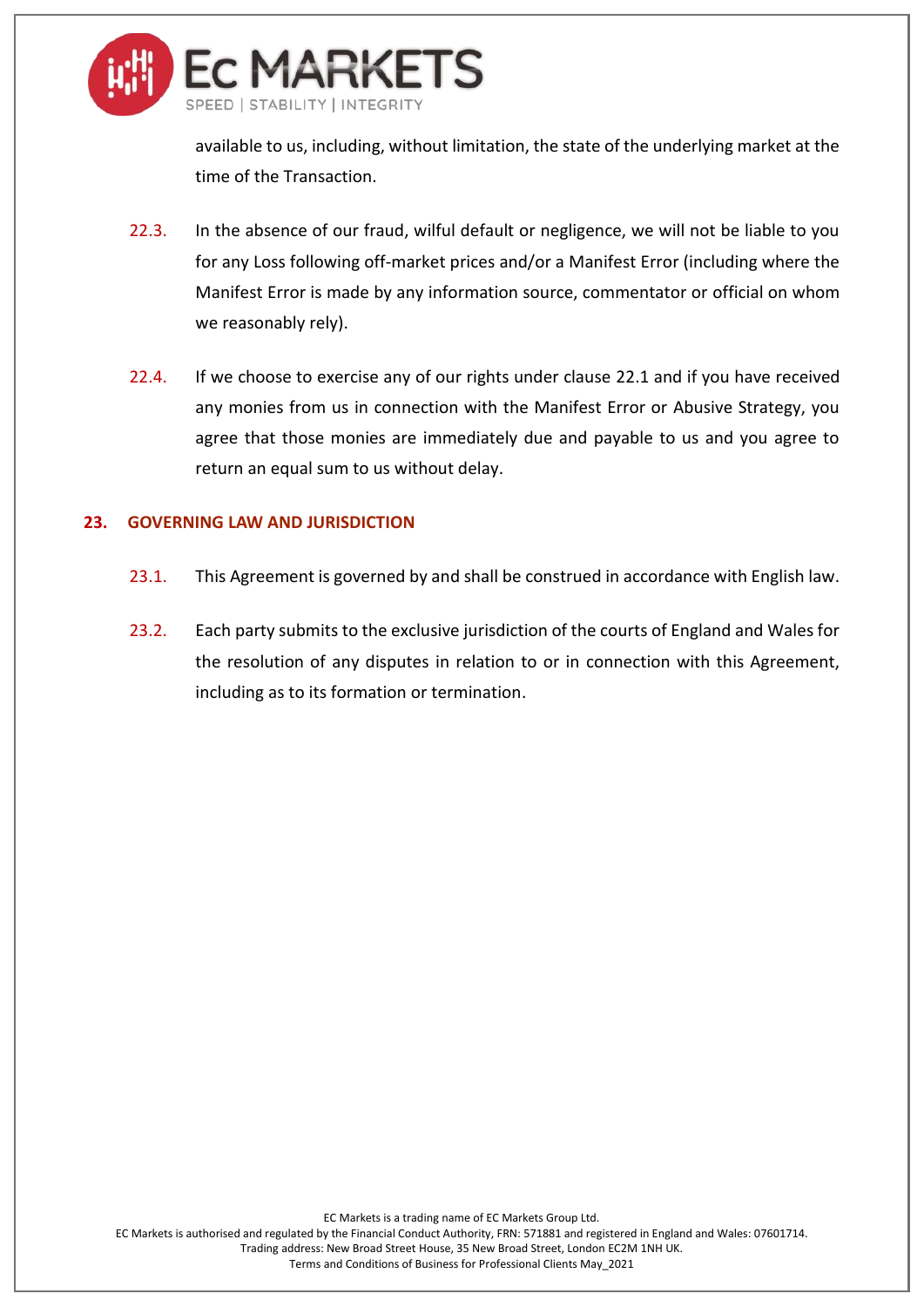

### **SCHEDULE 1 – ELECTRONIC SERVICES**

- 1. **Third Party Providers.** Certain of our Electronic Services, including but not limited to the provision of liquidity software, GUIs and APIs, providing connectivity enabling Direct Market Access and access to liquidity providers, order routing and trade streaming services are made available to you through Third Party Providers.
- 2. **Access**: Subject to passing our security procedures we will provide you with access to our Electronic Services as made available to you from time to time. We may change our security procedures and operating times without notice (including as a result of changes in arrangements with our Third Party Providers) and will inform you of any revised procedures as soon as possible.
- 3. **Restrictions on services provided:** We may restrict the notional open position that you are able to utilise based on available Margin on your account when using an Electronic Service. This is at EC Markets's absolute discretion and may be based on, but not limited to, our risk appetite and/or concentration risk considerations or our access to Markets or to services provided by Third Party Providers. You acknowledge that some underlying Markets place restrictions on the types of Instructions that can be directly transmitted to their electronic trading systems.
- 4. **Right Of Access**: In respect of any Market to which we allow you to submit Instructions or receive information or data using Electronic Services, we may at any time or times, on reasonable notice (which, in certain circumstances, may be immediate) enter (or instruct our or the Market's subcontractors to enter) your premises and inspect your System to ensure that it complies with the requirements notified by us to you from time to time and that you are using Electronic Services in accordance with this Agreement and any requirements of any relevant Market or Applicable Law.
- 5. **Access requirements:** You will be responsible for providing the System to enable you to use an Electronic Service.
- 6. **Virus detection:** You will be responsible for the installation and proper use of any virus detection/scanning program we may require you to deploy and maintain fit for purpose from time to time.

EC Markets is a trading name of EC Markets Group Ltd.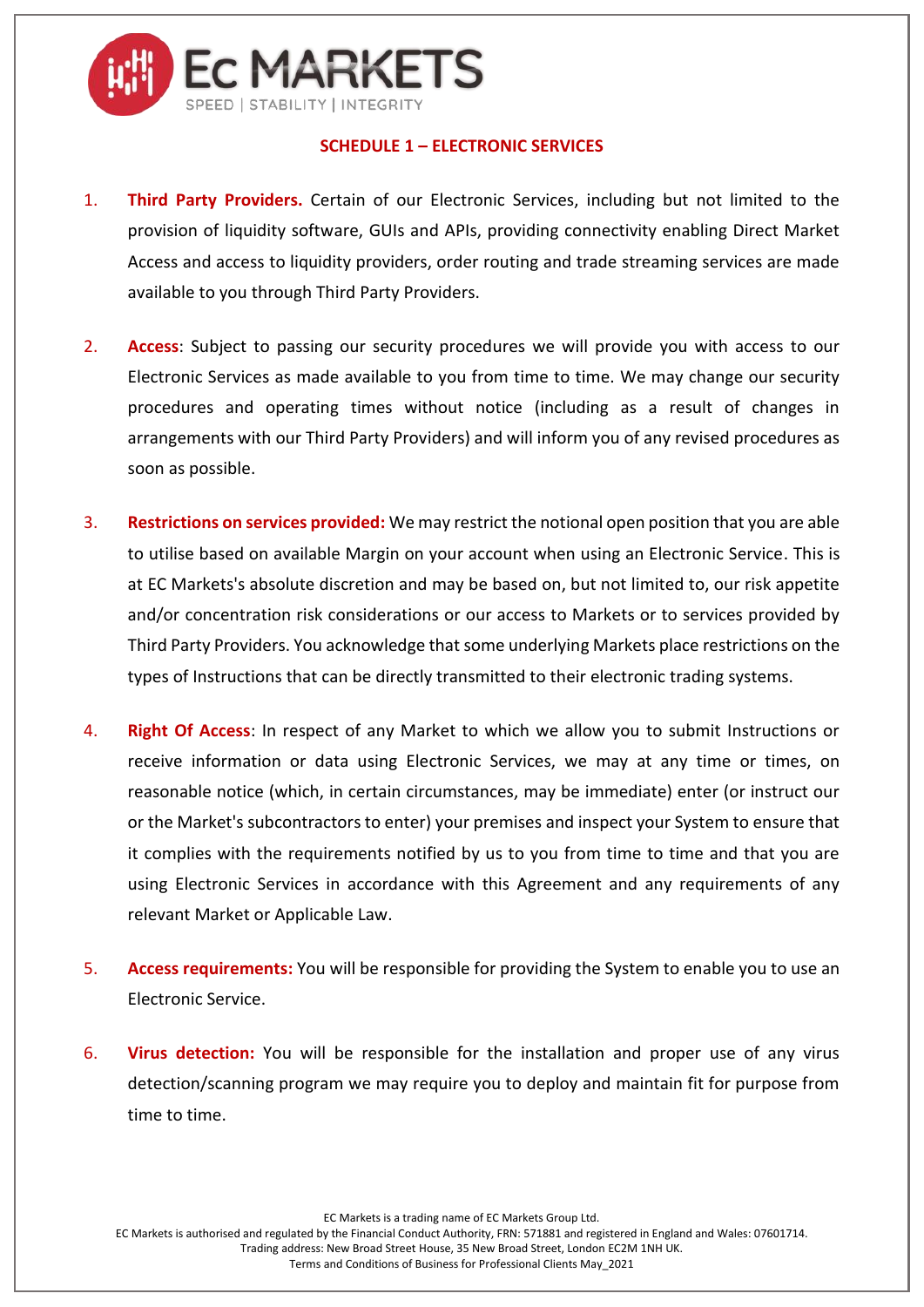

- 7. **Use of information, data and software:** In the event that you receive any data (including Third Party Data), information or software via an Electronic Service other than as permitted under this Agreement, you will immediately notify us and will immediately cease to use in any way whatsoever, such data, information or software.
	- 7.1. To the extent required by EC Markets, you must obtain our written consent, such consent to be granted by us in our absolute discretion, dependent on your providing us with satisfactory evidence (including copies of all necessary licences and authorisations) of your entitlement to distribute or redistribute such Third-Party Data.
	- 7.2. Any Third Party Data that you receive from us is for your sole internal use, such the determination of pricing, market depth in view of execution of Transactions, or for reference pricing and should not be displayed to any third parties. You may not permit access to, distribute, disseminate, publish or display Third Party Data to any third party, whether directly or indirectly including and without limitation:
		- a) By posting Third Party Data on the World Wide Web or via any other Internet, wireless or telecommunications format, whether or not freely accessible or protected by a password.
		- b) By ''bundling'' or otherwise incorporating Third Party Data, any portion thereof, into any other service or software.
		- c) Through the use of co-branded or private label web sites or Internet services of any kind, or as part of a service through a channel or by frames.
- 8. **Maintaining standards:** When using an Electronic Service, you must:
	- 8.1. ensure that the System is maintained in good order and is suitable for use with such Electronic Service;
	- 8.2. run such tests and provide such information to us as we shall reasonably consider
	- 8.3. necessary to establish that the System satisfies the requirements notified by us to you from time to time;
	- 8.4. carry out virus checks on a regular basis;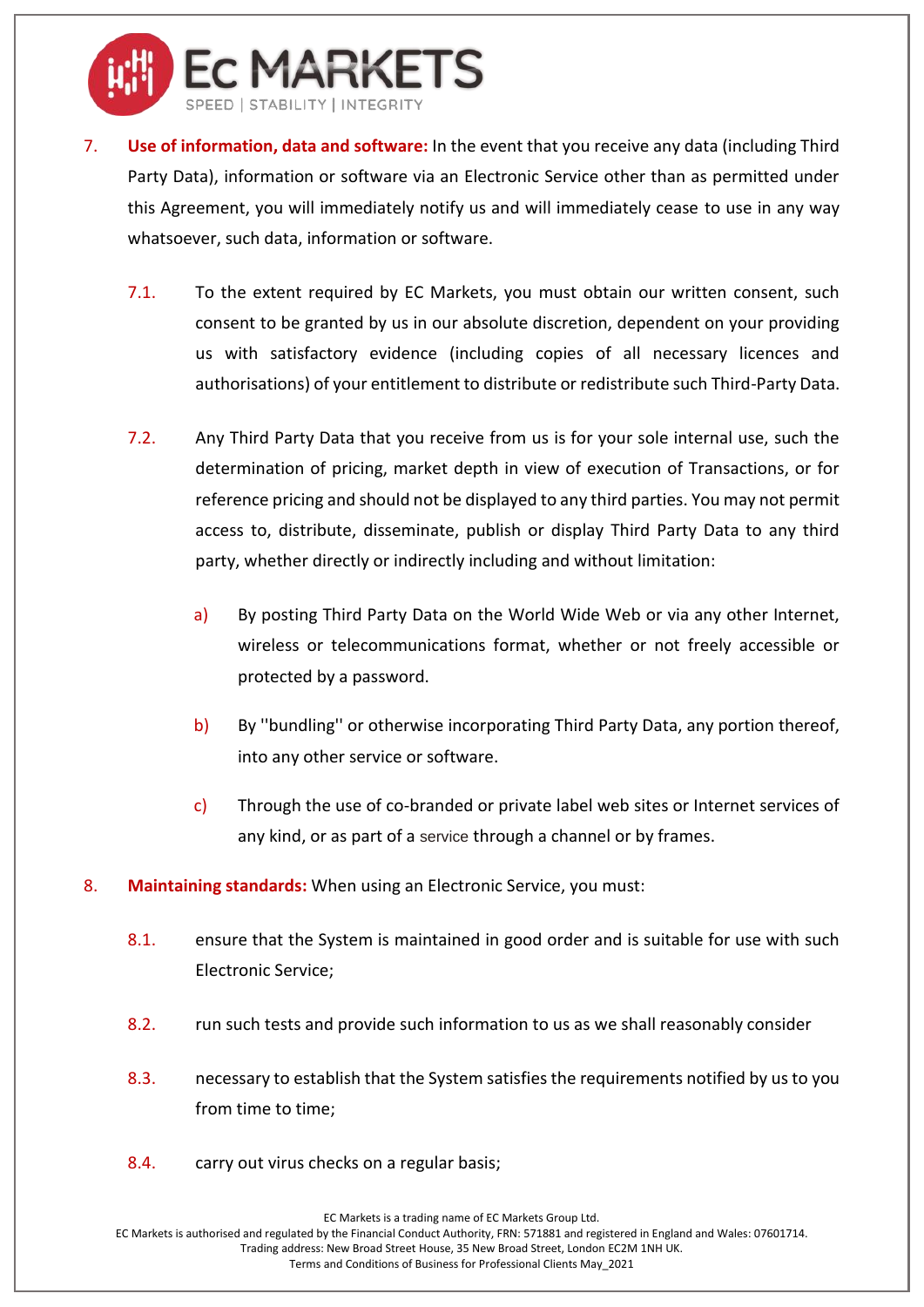

- 8.5. inform us immediately of any unauthorised access to an Electronic Service or any unauthorised Transaction or Instruction which you know of or suspect and, if within your control, cause such unauthorised use to cease;
- 8.6. not at any time leave the terminal from which you have accessed such Electronic Service or let anyone else use the terminal until you have logged off such Electronic Service; and
- 8.7. Compete a conformance test prior to go live to ensure connectivity and execution / configuration is correct and fully operational.
- 9. **System defects:** In the event you become aware of a material defect, malfunction or virus in the Electronic Services, you will immediately notify us of such defect, malfunction or virus and cease all use of such Electronic Service until you have received permission from us to resume use.
- 10. **Intellectual Property:** All rights in patents, copyrights, design rights, trademarks and any other intellectual property rights (whether registered or unregistered) relating to the Electronic Services remain vested in us or our licensors. You will not copy, interfere with, tamper with, alter, amend, or modify the Electronic Services or any part or parts thereof unless expressly permitted by us in writing, reverse compile or disassemble any software or other intellectual property provided or accessed via the Electronic Services, whether provided by EC Markets directly or through any Third Party Provider, nor purport to do any of the same or permit any of the same to be done, except in so far as such acts are expressly permitted by law. You shall not, in any circumstances, obtain or retain any title or interest in any data (including Third Party Data) or messaging provided via the Electronic Services. It is understood and agreed that we or our Third Party Providers retain all rights not expressly granted hereunder.
- 11. **Liability:** Without prejudice to any other terms of this Agreement, relating to the limitation of liability and provision of indemnities, the following clauses shall apply to the provision by us of Electronic Services:
	- 11.1. **Provision of Service**: You acknowledges that EC Markets takes no responsibility and accepts no liability for (any liability, loss, damage, cost or expense suffered by you or any customer of yours as a result of the non-availability of the Electronic Trading Service including, but not limited to, as a result of communications and/or computer

EC Markets is authorised and regulated by the Financial Conduct Authority, FRN: 571881 and registered in England and Wales: 07601714. Trading address: New Broad Street House, 35 New Broad Street, London EC2M 1NH UK.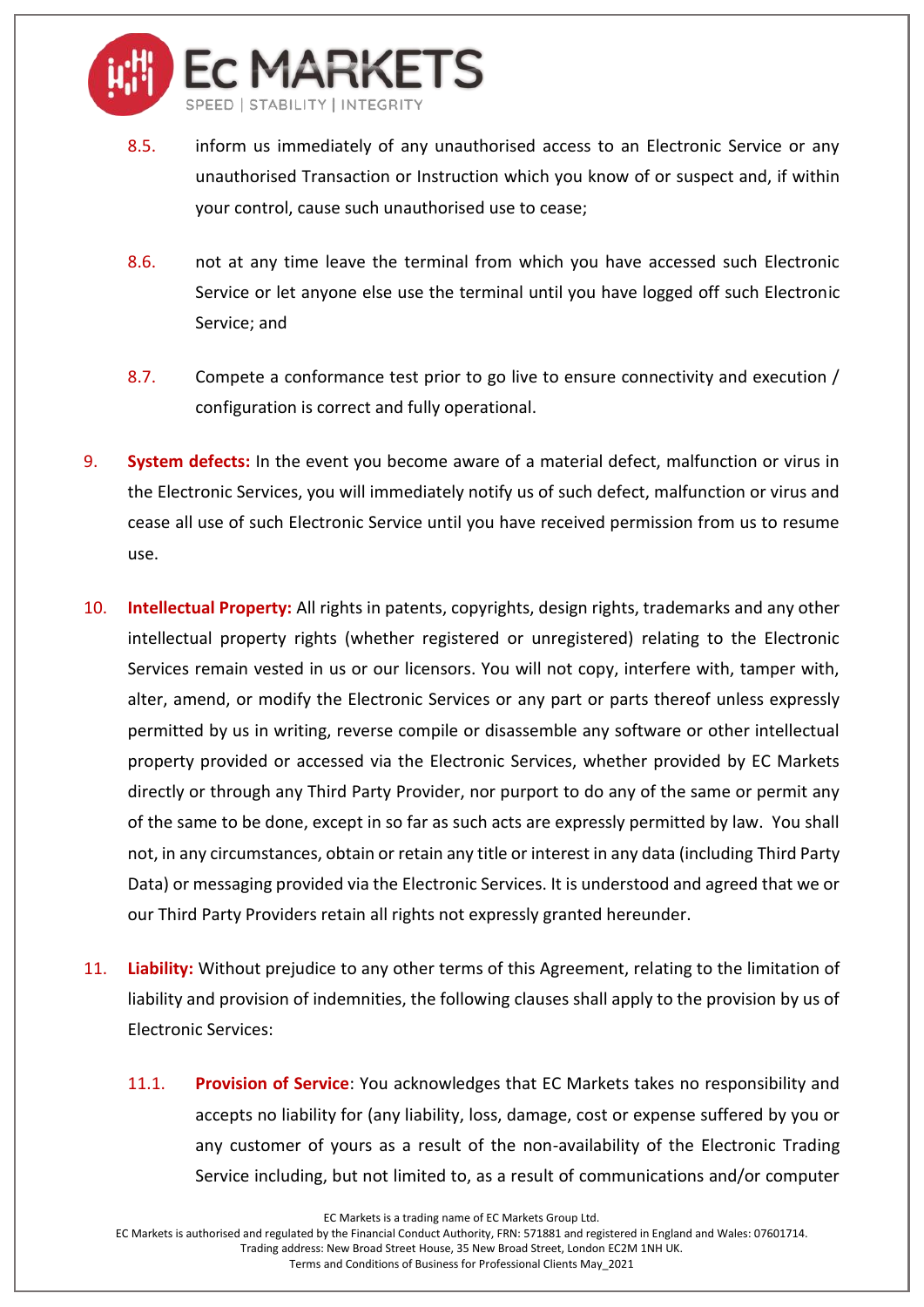

failure, breakdown or other malfunction by EC Markets or any Third Party Provider or such parties' equipment or otherwise.

- 11.2. **System errors:** We shall have no liability to you for damage which you may suffer as a result of transmission errors, technical faults, malfunctions, illegal intervention in network equipment, network overloads, malicious blocking of access by third parties, internet malfunctions, interruptions or other deficiencies on the part of internet service providers. You acknowledge that access to Electronic Services may be limited or unavailable due to such system errors, and that we reserve the right upon notice to suspend access to Electronic Services for this reason.
- 11.3. **Delays:** Neither we nor any third-party software provider accepts any liability in respect of any delays, inaccuracies, errors or omissions in any data provided to you in connection with an Electronic Service.
- 11.4. **Viruses from an Electronic Service:** We shall have no liability to you (whether in contract or in tort, including negligence) in the event that any viruses, worms, software bombs or similar items are introduced into the System via an Electronic Service or any software provided by us to you in Instruction to enable you to use the Electronic Services, provided that we have taken reasonable steps to prevent any such introduction.
- 11.5. **Viruses from your System:** You will ensure that no computer viruses, worms, software bombs or similar items are introduced into our computer system or network and will indemnify us on demand for any loss that we suffer arising as a result of any such introduction.
- 11.6. **Unauthorised use:** We shall not be liable for any loss, liability or cost whatsoever arising from any unauthorised use of the Electronic Service.
- 11.7. **Messaging:** You will be solely responsible for the content of any messaging or other communications that you send using the Electronic Services, including the use of FIX messages.
- 11.8. **Other Users:** You shall ensure that each of your clients, directors, employees and independent contractors comply with all obligations imposed on you under this

EC Markets is a trading name of EC Markets Group Ltd.

EC Markets is authorised and regulated by the Financial Conduct Authority, FRN: 571881 and registered in England and Wales: 07601714. Trading address: New Broad Street House, 35 New Broad Street, London EC2M 1NH UK.